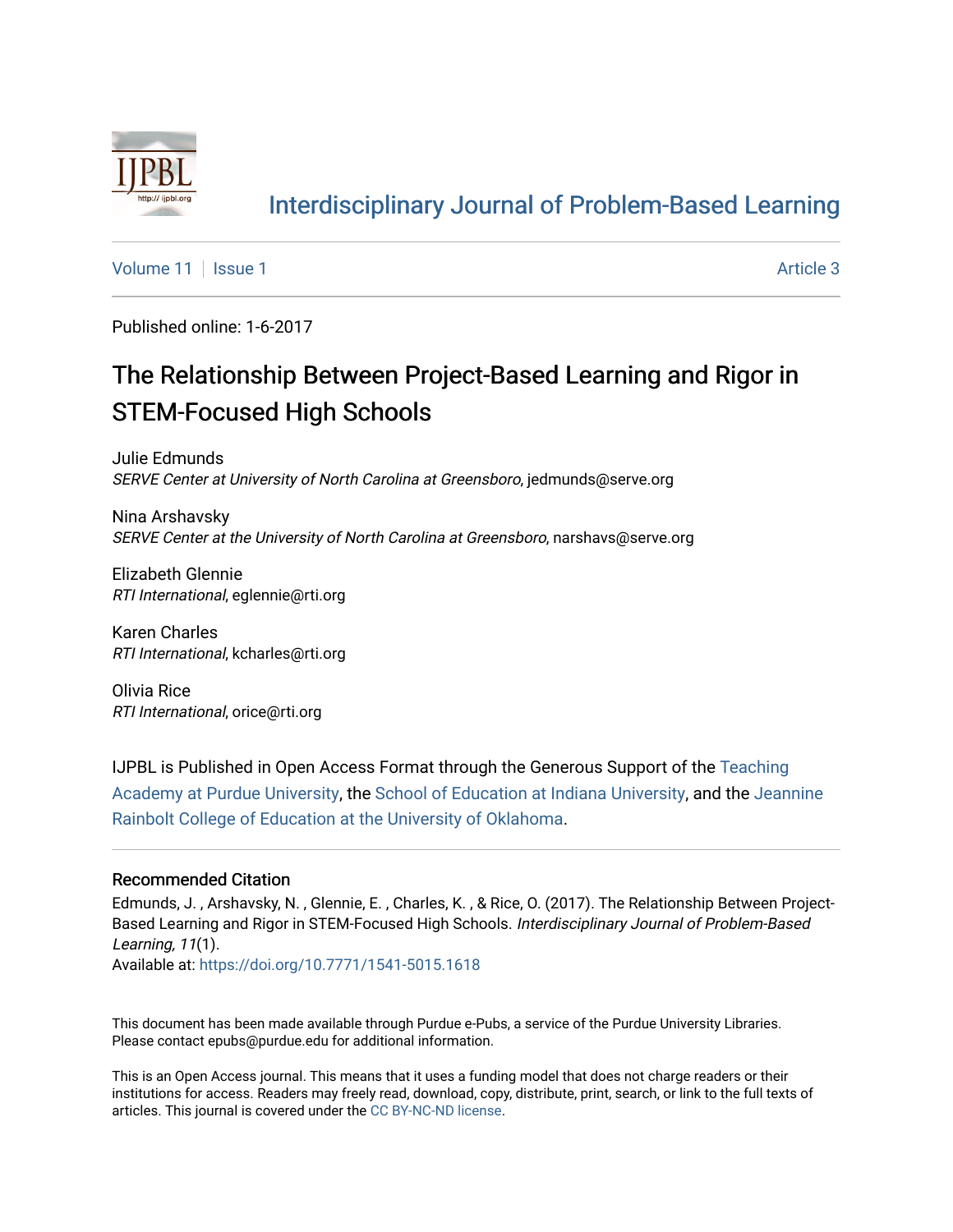# The Interdisciplinary Journal of Problem-based Learning

### **ARTICLE**

# The Relationship Between Project-Based Learning and Rigor in STEM-Focused High Schools

Julie Edmunds and Nina Arshavsky (SERVE Center at the University of North Carolina at Greensboro);

Elizabeth Glennie, Karen Charles, and Olivia Rice (RTI International)

### Abstract

Project-based learning (PjBL) is an approach often favored in STEM classrooms, yet some studies have shown that teachers struggle to implement it with academic rigor. This paper explores the relationship between PjBL and rigor in the classrooms of ten STEM-oriented high schools. Utilizing three different data sources reflecting three different perceptions—student surveys, teacher logs, and classroom observations—the study examines the extent to which PjBL and rigor co-occur. Across all three measures, the results show that use of PjBL is associated with higher levels of rigor. However, the study also shows that academic rigor can be present in the absence of PjBL, and that PjBL can be implemented with low levels of rigor. The paper concludes with implications for practice.

*Keywords:* project-based learning, academic rigor, mixed methods, STEM high schools

### Introduction

Policymakers and educators have been concerned for years about ensuring that students leave high school with the skills and knowledge they need to function successfully in a world that is increasingly oriented to and influenced by science and technology (Epstein & Miller, 2011; Peter D. Hart Research Associates/Public Opinion Strategies, 2005). Often termed "21st Century Skills," these skills fall into a set of core areas including mastery of key content areas, the ability to be creative and innovative, the ability to communicate and collaborate effectively, critical thinking and problem-solving, information, media and technology skills, and "soft skills" such as flexibility, initiative, and social/ cross-cultural skills (Partnership for 21st Century Learning, 2015). To support the development of these skills, advocates have argued that students need to have the opportunity to engage in integrated and complex learning activities, such

as project-based learning, that mirror the type of thinking in which students will be asked to engage outside of school (Asghar, Ellington, Rice, Johnson, & Prime, 2012; Larmer & Mergendoller, 2010). Implicit in the recommendation that schools and teachers implement these strategies is the assumption that they incorporate a level of cognitive challenge or academic rigor that will allow students to build their expertise in 21<sup>st</sup> century skills. Indeed, proponents of project-based learning often argue that it is an excellent way of merging some of the common buzzwords of high school reform: rigor, relevance, and relationships (Buck Institute of Education, 2015; Harada, Kirio, & Yamamoto, 2008). Yet, some researchers have shown that project-based learning is not always accompanied by academic rigor, conceptualized as students engaging with rich, complex content using higher level thinking and communication (Cook & Weaver, 2015; Han, Yalvac, Capraro, & Capraro, 2015; Lee & Bae, 2008). This paper utilizes data from a larger four-year, National

*This study was funded by National Science Foundation grant 1135051 to RTI International. The opinions expressed are those of the authors and do not represent views of the Foundation.*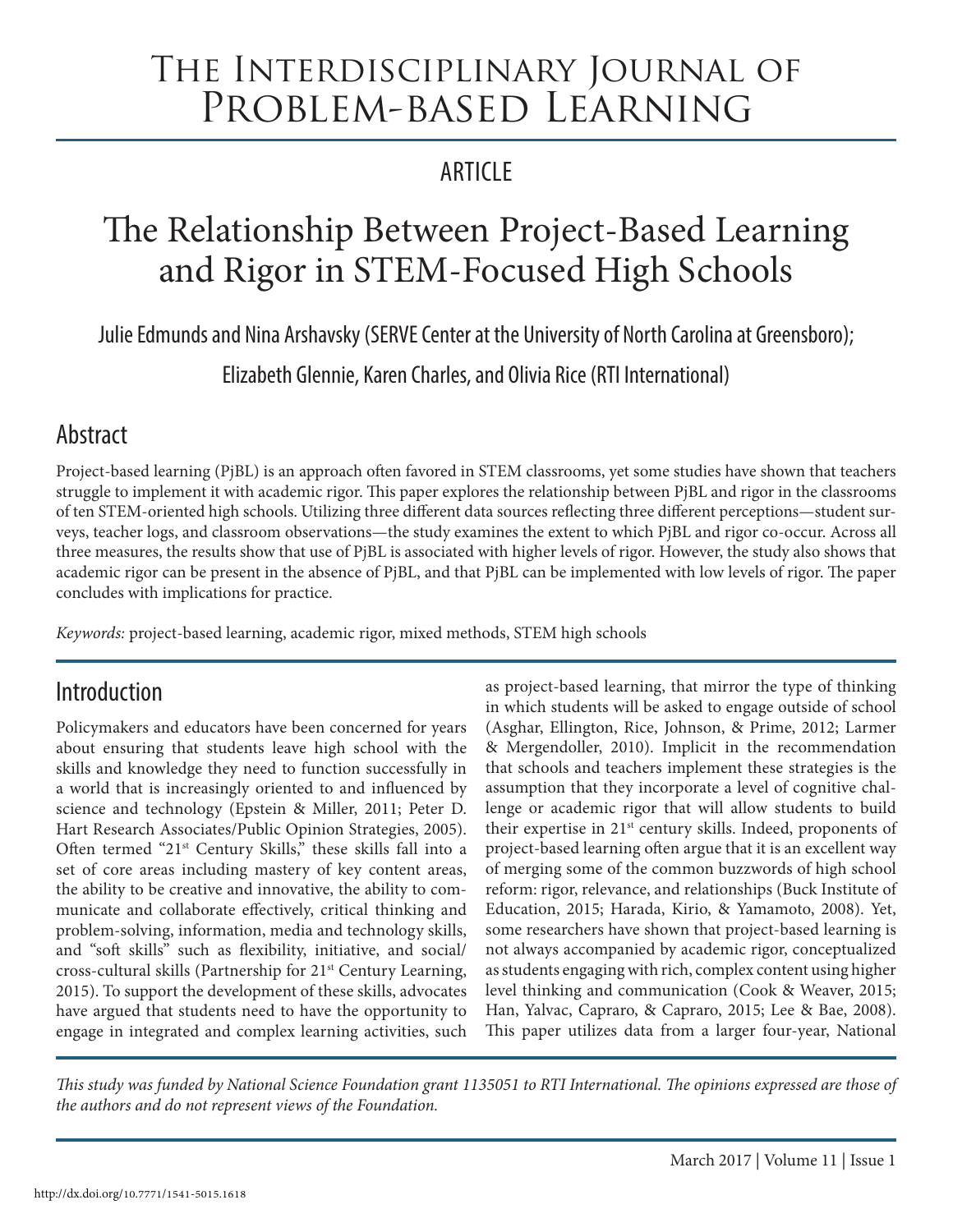J. Edmunds et al. PBL and Rigor in STEM-Focused High Schools

Science Foundation-supported study of 10 STEM-focused schools to explore the extent to which academic rigor and project-based learning coexist in these schools. The specific research questions driving this study are:

- 1. To what extent do students, teachers, and observers report high levels of rigor and high levels of project implementation in STEM-oriented schools?
- 2. To what extent are high levels of project implementation accompanied by high levels of rigor?

### Literature Review

This section of the paper summarizes the literature on project-based learning and academic rigor and considers the extent to which there is overlap between the two concepts conceptually and in the literature.

#### **Project-Based Learning**

At their core, project-based learning, problem-based learning, and inquiry-based activities are driven by similar approaches that focus student learning on extended investigations of authentic, complex problems, although each tradition is considered to have some distinctive characteristics (Cook & Weaver, 2015; English & Kitsantas, 2013; Hmelo-Silver, 2004; Savery, 2006). Problem-based learning originated in the medical field and reflects student-centered collaborative learning centered on an ill-structured problem (Goodnough & Cashion, 2006; Savery, 2006; Walker & Leary, 2009). Project-based learning is very similar with its focus on student-centered learning around an authentic problem, but it adds the creation of a product, shared publicly (Buck Institute of Education, n.d.). In addition, project-based learning may be more explicitly guided by the instructor than problem-based learning (Savery, 2006). Inquiry science is a broader umbrella term that focuses on posing and investigating questions, but it may not necessarily be guided by a specific problem or result in the creation of a project (National Research Council, 1996). For clarity, this paper focuses primarily on project-based learning (PjBL), as this is the strategy and approach that the majority of the schools in our study reported using, but we do draw on some of the literature from problembased learning because of the substantial overlap between the concepts (English & Kitsantas, 2013).

Project-based learning or PjBL has been described as "student-centered instruction that occurs over an extended time period, during which students select, plan, investigate and produce a product, presentation or performance that answers a real-world question or responds to an authentic challenge" (Holm, 2011, p. 1). There are differences in how researchers and educators define the specific characteristics of PjBL; however, in general,

The design principles of PBS [project-based science] include a context that engages students in extended authentic investigations through a driving question, collaborative work that allows students to communicate their ideas, learning technologies to find and communicate solutions, and the creation of artifacts that demonstrate student understanding and serve as the basis for discussion, feedback, and revision. (Tal, Krajcik, & Blumenfeld, 2006, p. 724)

The Buck Institute of Education, a leading organization in PjBL implementation, agrees with the above definition, including two additional characteristics to make it "gold standard" PjBL: (1) allowing students input and choice within the project; and (2) the opportunity for students to critique and revise their and others' work (Buck Institute of Education, 2015).

PjBL is often implemented in science, technology, engineering, and mathematics (STEM) settings, and the majority of the research concerns PjBL in math, science, or technologyoriented classrooms (i.e., Dochy, Segers, Van de Bossche, & Gijbels, 2003; Finkelstein, Hanson, Huang, Hirschman, & Huang, 2010; Goodnough & Cashion, 2006; Holm, 2011). When PjBL is implemented well, it can result in positive outcomes for students including an improved ability to apply knowledge (Dochy et al., 2003) as well as improved understanding of the content for some topics (Finkelstein et al., 2010).

High quality project-based learning is not necessarily easy to implement in practice, given that teachers need to have a deep understanding of the content being covered and also need to have the skills to make that content understandable to their students (Kanter & Konstantopolous, 2010; Schneider, Krajcik, & Blumenfeld, 2005). In addition, it is a complex approach that can require teachers to revisit their role and become more of a facilitator of learning (Goodnough & Cashion, 2006; Han et al., 2015; Lee & Bae, 2008). As a result, the level and quality of teachers' implementation of PjBL can differ and teachers may face substantial challenges in implementation (Cook & Weaver, 2015; Marx et al., 1994; Schneider et al., 2005; Tamim & Grant, 2013). For example, in their case study of high school STEM teachers' PjBL implementation after a significant professional development experience, Cook and Weaver (2015) reported that implementation of different aspects of PjBL, such as the student choice aspect, varied among the teachers who took the professional development. All of the teachers they examined engaged students in collaborative group work where students created a final product. However, they did note that teachers faced challenges in effectively integrating the course content in a real world context. Another study found that teachers who had participated in a professional development experience on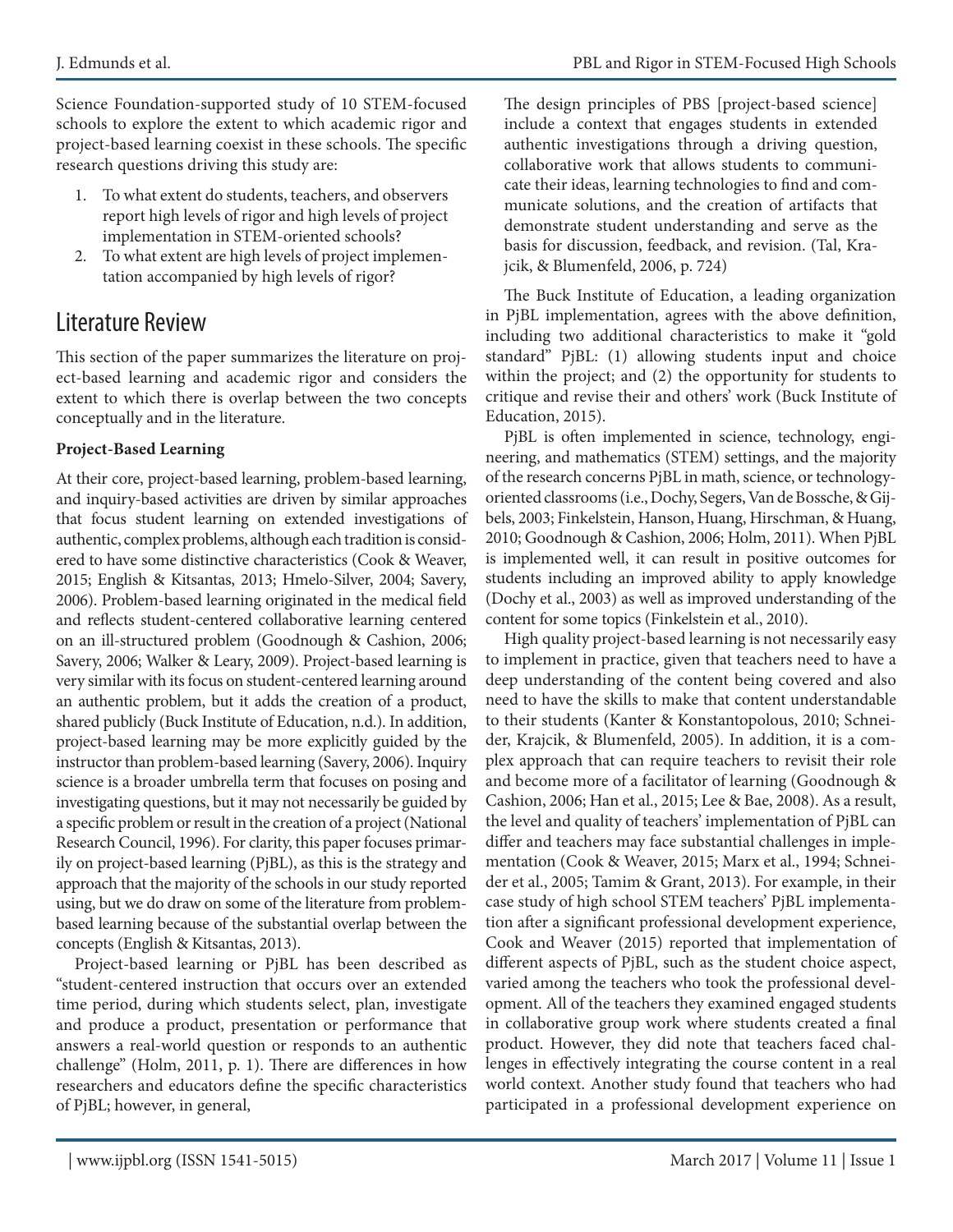STEM project-based learning understood the concepts of PjBL but did not necessarily implement them in practice, partly because teachers were not convinced that PjBL would help students do better on the required end-of-year assessments and partly because there was not always sufficient time for preparation (Han et al., 2015). A third study found that teachers have not always received the level of training necessary for effective implementation; as a result they tended to perceive or implement PjBL based on the way they saw it contributing to the learning in their classroom (Tamim & Grant, 2013). Because of the challenges in implementing PjBL well, teachers may resort to doing what advocates call "short duration and intellectually lightweight activities and projects" (Larmer & Mergendoller, 2010, p. 1). Teachers may thus consider themselves as doing project-based learning but not necessarily be meeting its ideal characteristics.

#### **Academic Rigor**

Academic rigor is considered an important aspect of a student's educational experience (Boser & Rosenthal, 2012; Mitchell et al., 2005; Wagner, 2008) allowing all students to be challenged in a way that prepares them for college and career (Kay & Houlihan, 2006; National High School Alliance, 2006). Although rigor is not always clearly defined, we believe that it involves engaging students in higher order thinking to learn complex and rich content (Matsumura, Slater, & Crosson, 2008; Mitchell et al., 2005). Rigor also requires students to demonstrate their knowledge through varied communication strategies (Newmann, Lopez, & Bryk, October 1998).

When considering how rigor is implemented in schools, one of the primary foci is course taking, ensuring that students are enrolled in courses that will prepare them for college (Achieve, 2004; ACT Inc., 2007; Burris, Welner, Wiley, & Murphy, 2008). Yet, many researchers and policymakers acknowledge that course selection is only part of the story; that it must be accompanied by rigorous content, instruction, and assessments that are present inside the classroom (Grubb & Oakes, 2007; Matusevich, O'Conner, & Hargett, 2009).

Although, in reality, content, instruction, and assessment are interwoven, they can be considered separately. Rigorous content is generally conceptualized as complex, academically substantive content that addresses the core concepts of the discipline (Matsumura et al., 2008; Matusevich et al., 2009). In their establishment of a rubric to assess the rigor of courses, the North Carolina Department of Public Instruction considered rigorous content thus:

Advanced, sophisticated curriculum consistently builds upon and extends beyond a standard course of study through universal concepts, complex levels of generalizations and essential questions from multiple perspectives within the topic. Students consistently engage in multiple, complex, thought-provoking and ambiguous texts/materials that challenge their thinking and feelings. (North Carolina Department of Public Instruction, n.d.)

Rigorous content can be presented but not taught in a rigorous way. Rigorous instruction is generally seen as including higher level thinking strategies such as those represented on the higher level by Bloom's Taxonomy and including strategies such as analysis, evaluation, application, and creation (Bloom, 1956; Krathwohl, 2002) as well as problem-solving and reasoning in mathematics (Mitchell et al., 2005; Stein & Lane, 1996). Teachers are often encouraged to ask openended questions of their students that probe student's thinking (Matsumura et al., 2008), and students are asked to formulate and test hypotheses (Boston & Wolf, 2006). When rigorous instruction is present, students are also asked to engage in what Newmann and his colleagues (Newmann, Bryk, & Nagaoka, January 2001) call "elaborated communication" or extended explanations, justifications, and demonstration of reasoning (Mitchell et al., 2005). Elaborated communication can be considered an example of rigorous assessment as well.

Rigorous assessments should provide the opportunity for students to demonstrate higher order thinking strategies and be aligned to the content and instructional activities in which the students have engaged. They should also provide the opportunity for students to reflect on and revise their thinking (Boston & Wolf, 2006).

For some researchers, rigor also involves a nature of "authenticity" or work that is related in some way to experiences students will have outside of school, although others might describe that as relevance (Mitchell et al., 2005; Newmann et al., January 2001).

Similar to PjBL, academic rigor in the classroom can be difficult to implement well. Researchers have examined the quality of teacher assignments and student work to develop an understanding of what rigorous instruction looks like in practice and the extent to which it is widely implemented. Newmann and his colleagues collected assignments given by teachers in the Chicago Public Schools in grades 3, 6, and 8. Their results showed that rigorous assignments were not necessarily widespread, particularly at the secondary level and in STEM subjects. For example, less than 10% of the 8<sup>th</sup> grade math assignments were seen as being moderately or extensively rigorous, although 56% of the  $8<sup>th</sup>$  grade writing assignments were seen as being at least moderately rigorous (Bryk, Nagaoka, & Newmann, 2000). A study of redesigned high schools found that 40% of teachers in redesigned schools were developing substantially rigorous assignments in English and only 13% in mathematics. In traditional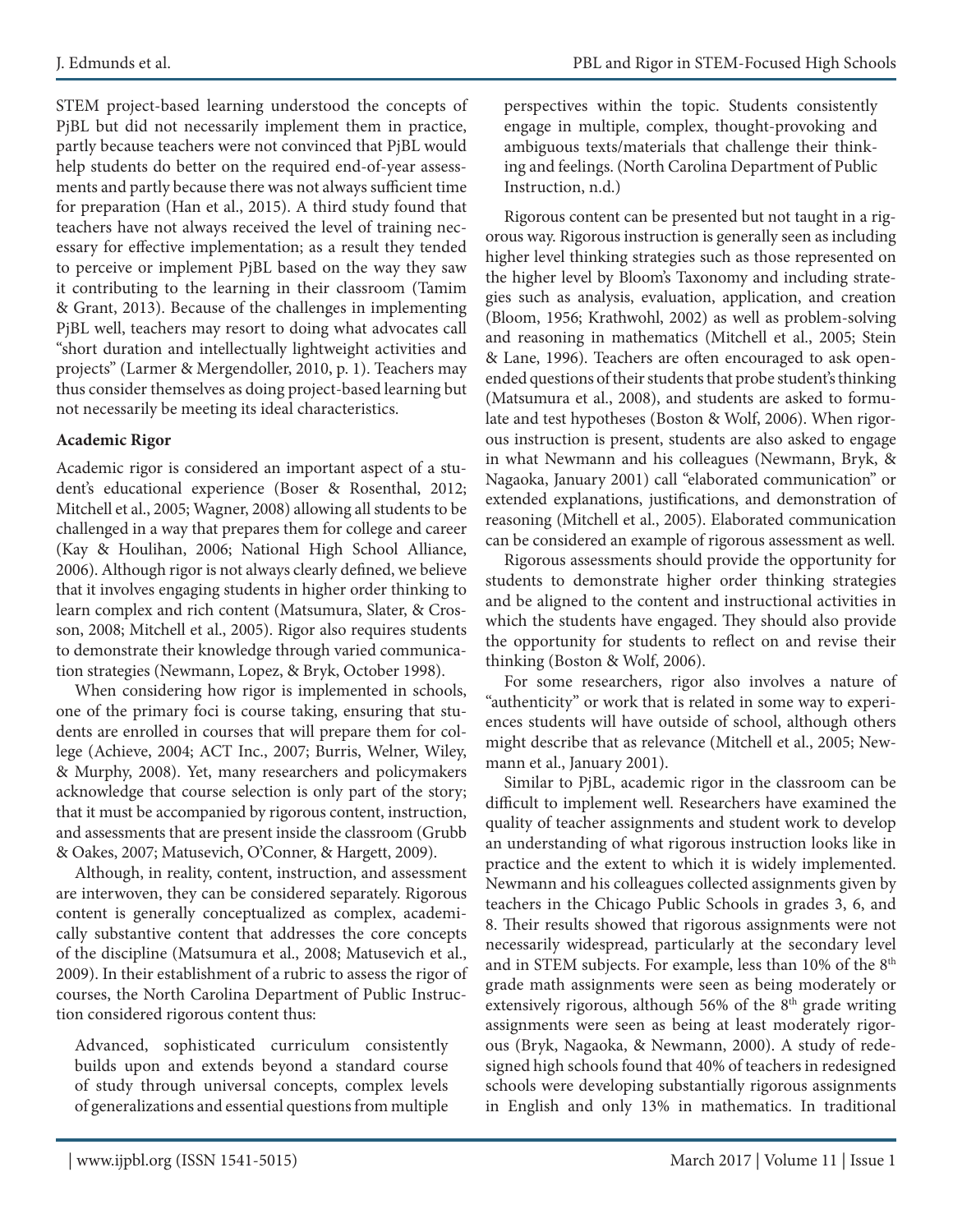comprehensive high schools, 18% of assignments were substantially rigorous in English and 10% in math (Mitchell et al., 2005). Even when teachers are given curricular materials, they face challenges in asking students questions or to do activities that require higher level thinking and in requiring students to justify their conclusions (Matsumura et al., 2008).

Some of the challenges in implementing rigor might be driven at least partly by concerns among practitioners that many students cannot do rigorous work. Although all students might not be able to complete work at the same level, thus requiring differentiation in instruction (Subban, 2006), researchers have found that students at all levels benefit from cognitively challenging assignments. For example, an extensive study of authentic, intellectual work in Chicago concluded that both lower performing and higher performing students benefited from cognitively challenging work when compared to lower levels of assignments. In the case of mathematics, lower-achieving students benefited more than higher achieving students (Newmann et al., January 2001).

#### **PjBL and Rigor**

As described above, previous research suggests that there is significant overlap between the idea of PjBL and academic rigor focused particularly around content and thinking expectations (Cook & Weaver, 2015; Mitchell et al., 2005; Newmann et al., October 1998; Tal et al., 2006). As advocates note, in its ideal incarnation, PjBL teaches the key content and academic standards of a discipline while engaging students in critical thinking, problem-solving, and collaboration (Larmer & Mergendoller, 2010). For example, in their case study of the instructional implementation of PjBL in high school classrooms, Cook and Weaver (2015) articulated that PjBL should incorporate what they called "substance and rigor," which they presented as "PjBL engages students in extended investigations where they can pose questions, gather information, and evaluate their findings as they develop solutions to the problem or driving question" (p. 3). As shown in Figure 1, PjBL can be conceptualized as a specific applied example of rigor. If implemented as intended, PjBL can incorporate the key aspects of academic rigor within the structure of an extended investigation centered on solving a key problem, and, according to some authors, an increased emphasis on student choice.

 Despite the substantial overlap, not many studies have explicitly examined the implementation of PjBL and rigor. When studies did consider PjBL implementation and academic rigor simultaneously, the results seemed to indicate that many teachers struggled to implement PjBL with rigor (Cook & Weaver, 2015; Han et al., 2015; Lee & Bae, 2008). For example, one study that examined implementation among seven teachers reported that the degree to which projects "reflected rigor and substantive work was lower. In general there seemed



*Figure 1.* Relationship of PjBL and academic rigor.

to be a greater emphasis on information seeking and data collection activities than on activities that involved more rigor such as evaluation and interpretation" (Cook & Weaver, 2015, p. 26). In particular, the researchers noted that there were few in-depth discussions about the meaning or quality of evidence. Another study that examined implementation of a STEMfocused PjBL professional development experience found that "the interdisciplinary feature of STEM PjBL caused teachers to focus more on other disciplines without including rigorous mathematics content" (Han et al., 2015, p. 72). On the other hand, a case study of a teacher team in an individual class provided evidence that teachers asked probing questions to encourage students to develop more understanding of the scientific concepts represented in the unit, although the authors seemed to be arguing that this did not allow enough student self-direction to represent true PjBL (Lee & Bae, 2008).

This paper is designed to add to the literature base on PjBL and academic rigor by formally and explicitly exploring the relationship between the two in classroom implementation.

### Methodology

This paper presents results from a portion of a much larger study whose primary goal was to examine the impact of STEMfocused high schools on student outcomes. This section provides a brief overview of the full study and the intervention being examined and then describes the specific methodology used to look at the questions around PjBL and rigor.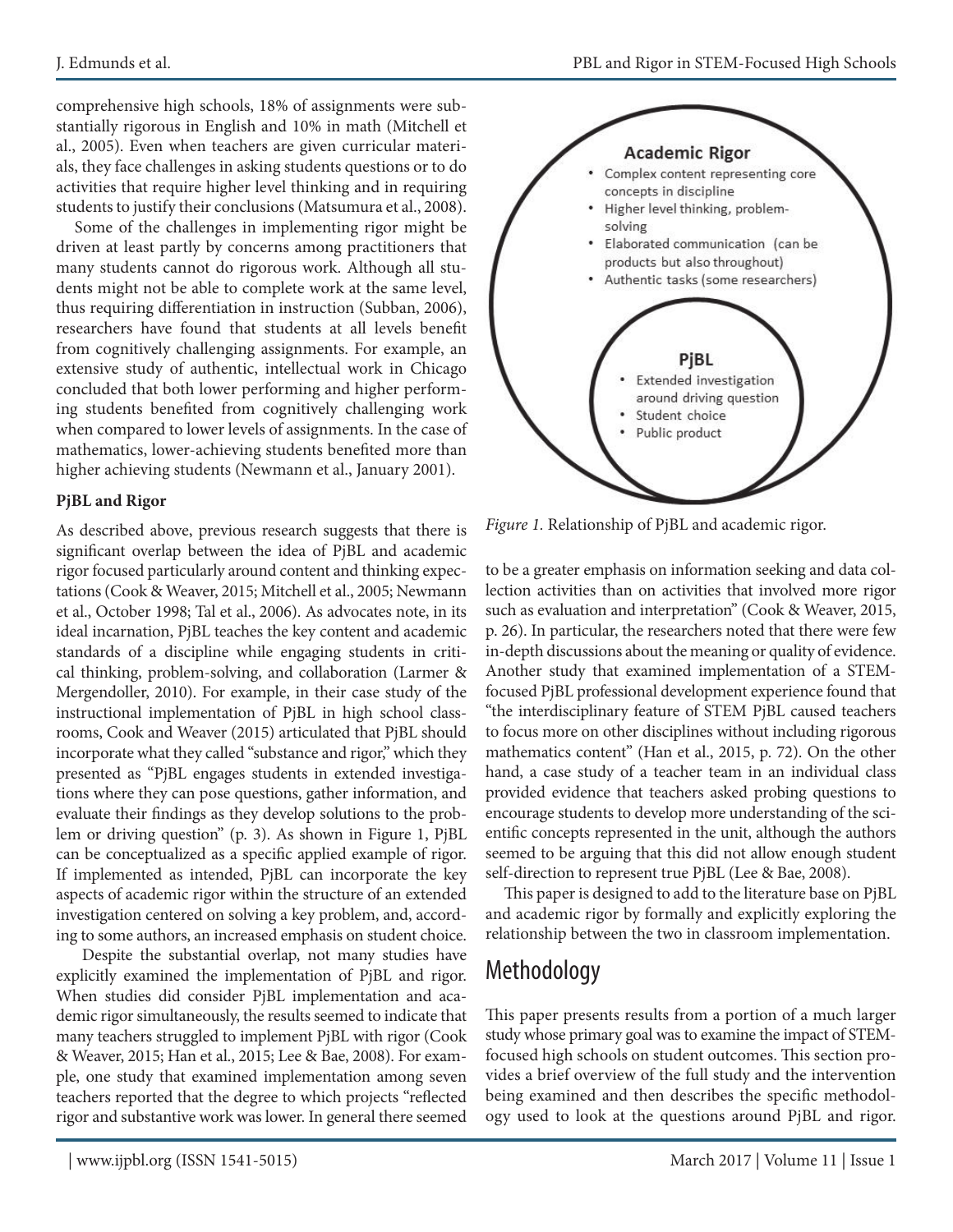#### **Full Study**

Funded by the National Science Foundation, the primary goal of Redesigned High Schools for Transformed STEM Learning was to look at the impact of a multiyear effort to create STEM-focused schools in North Carolina. The study used a quasi-experimental design that matched students attending 10 STEM-focused schools with comparable students in comparable non-STEM high schools. Using administrative data collected from schools by the North Carolina Department of Public Instruction, the study showed that students in STEM schools had higher rates of passing advanced math and science classes than propensity-score matched comparison students, even when models control for race/ethnicity, free or reducedprice lunch status, and middle school academic performance (Glennie, Mason, & Dalton, 2016). The study also examined the impact on student perspectives of the initiative through a survey. Students in STEM schools were more interested in pursuing STEM courses and careers, and they were more likely to indicate their school helped them develop necessary skills and understand the steps needed to pursue college or careers (Glennie, Dalton, & Mason, 2014). Performance-based assessments measuring students' higher-order thinking abilities showed that students did demonstrate proficiency specific to brainstorming, exploration, and research and investigation, but only about half of the students demonstrated other proficiency-based aspects of knowledge (Ernst & Glennie, 2015).

This paper focuses on the association between PjBL and academic rigor in the 10 STEM-focused schools. These schools are described below.

#### **Intervention**

The study examined an effort to implement a set of STEMfocused redesigned schools in North Carolina. The schools included in the study fell into three main camps: STEM-focused early college high schools; small STEM-themed high schools; and New Tech High Schools. All three models are inclusive schools, without strict admissions criteria, with small school size (fewer than 400 students) and a focus on innovative instruction.

STEM-focused early college high schools are small schools of choice located on the campuses of community colleges or universities. Targeted at students who are underrepresented in college, early colleges provide students the opportunity to graduate from high school with a high school diploma and up to two years of college credit or an associate degree. The emphasis on STEM gives students clear STEM-oriented pathways that can lead to an associate degree in science or transition them into a STEM-related major at a college or university. Experimental studies of early colleges have found that they increase the number of students who are on-track for college, graduate more students, and enroll more students in postsecondary education (Berger, Turk-Bicakci, Garet, Knudson, & Hoshen, 2014; Berger et al., 2013; Edmunds et al., 2012; Edmunds et al., 2016). Four of the schools in the study are early colleges.

Four of the schools in the study are STEM-themed high schools, small schools of choice that originally spun off from a larger, comprehensive high school or that are housed as an academy within the larger school. These schools are organized around a STEM-oriented theme such as health sciences or engineering and technology. The themes are intended to guide the curricular offerings and the overall feel of the school. For example, health sciences schools may offer less common courses, such as anatomy and physiology, require students to wear scrubs to school, and provide internship opportunities at local hospitals.

These theme-based high schools, as well as the early colleges, are also expected to implement a set of six design principles that represent the characteristics of a high quality high school. Established by North Carolina New Schools, the entity that supported the early colleges and STEM-themed schools, the design principles include: (1) an emphasis on college readiness for everyone, including a default college preparatory curriculum and access to college credit opportunities; (2) a focus on instruction that emphasizes student engagement and encourages students to read, write, think, and talk across all classrooms; (3) the provision of academic and affective supports and the personalization of instruction by staff who know their students well; (4) a professional working environment that fosters collaboration among teachers and promotes ongoing professional learning; (5) leadership that develops a common vision for the school; and (6) the purposeful use of time and structures that support the other design principles (North Carolina New Schools, 2013). Although PjBL is not necessarily an expected instructional strategy for these schools, some schools have chosen the use of projects as a core instructional approach.

The remaining two schools in the study follow the New Tech model. Supported by the New Tech Network, New Tech High Schools implement project-based learning in a technology-oriented environment. According to the Network, "Students collaborate on meaningful projects that require critical thinking, creativity, and communication in order for them to answer challenging questions or solve complex problems" (New Tech Network, n.d.). Technology is another core component of the program. Each school has a one-to-one ratio of students to computers and they use collaborative learning technology and a software management system to support the work. The schools are also expected to have students and teachers jointly take ownership of and responsibility for the learning process. The New Tech model thus has the most explicit focus on the implementation of PjBL of the three different models.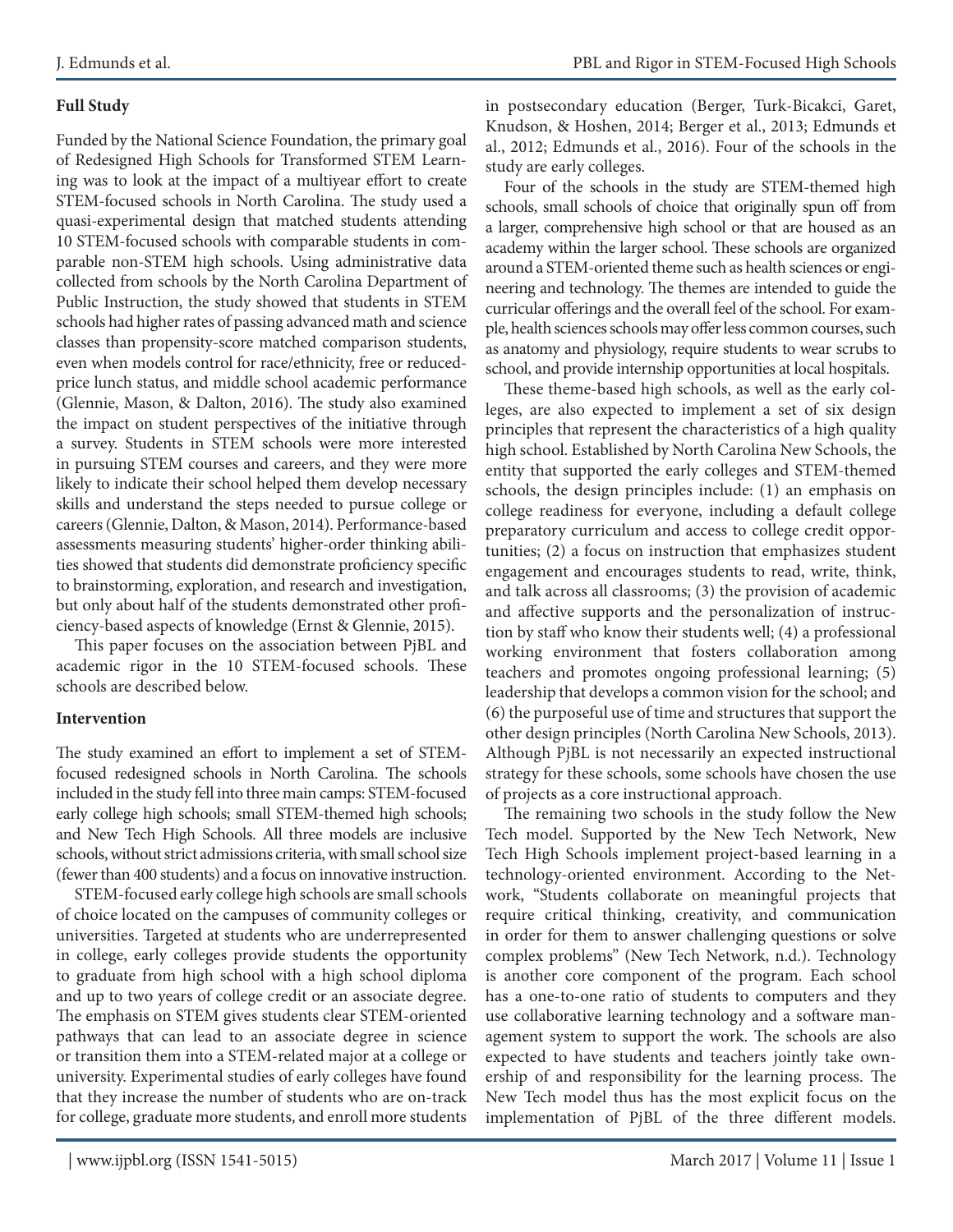#### **Methodology for Examining PjBL and Academic Rigor**

For this specific study, we examined the implementation between PjBL and academic rigor in all ten of the STEM-oriented treatment schools in the larger study. In particular, we sought to understand the extent to which students, teachers, and observers reported high levels of rigor and high levels of project implementation in STEM-oriented schools (Research Question 1). We also wanted to examine the extent to which PjBL and rigor cooccurred in these environments (Research Question 2).

To answer both research questions, we utilized three different data sources that all collected data simultaneously on aspects of PjBL implementation and of academic rigor. Researchers have found that different measures (i.e., observations, surveys, logs) capture different aspects of the instructional environment (Kunter & Baumert, 2006; Mayer, 1999). In this section, each data source and its analysis strategy are described separately.

*Students' Perceptions.* Students' perceptions of their learning environment have long been considered as valid measures of classroom experience (De Jong & Westerhof, 2001; Doppelt & Schunn, 2008; Dorman, 2001; Fraser & Fisher, 1982; Yazzie-Mintz, 2010) that may be more predictive of student outcomes than teacher perceptions (McCombs, Daniels, & Perry, 2008). For this study, we used the YouthTruth survey, developed by the Center for Effective Philanthropy with the support of the Bill & Melinda Gates Foundation. The full survey includes questions that focus on students' attitudes toward school, their relationships with teachers, the college-oriented activities in the school, supports provided to students, and the extent to which aspects of rigorous or challenging instruction were present in the school. The questions have a 5-point Likert scale ranging from 1 (Strongly Disagree) to 5 (Strongly Agree). As part of the development process, the Center for Effective Philanthropy assessed scales for construct validity and reliability and conducts regular factor analyses to ensure that scale questions are reflective of the same underlying constructs (YouthTruth Survey, n.d.). Our team developed a STEM-focused addendum that asked questions about specific STEM-focused activities or instructional strategies. The survey was administered to students in all ten schools in the study. Response rates among treatment schools averaged 83% with a low of 58% and a high of 99% (see Table 1).

For this paper, the questions analyzed focused on academic rigor and involvement in projects. The rigor scale asked students to respond to statements such as "The work that I do for my classes makes me really think" and "Most of my teachers want us to use our thinking skills, not just memorize things" (a full listing of the questions is provided in Appendix A). With our sample, this scale had a reliability (Cronbach's alpha) of .884.

We also used the following two survey questions that were developed for the study to create a composite measure of project-based learning (students had to indicate the frequency of their involvement ranging from "Never" to "Very Frequently"):

- Participated in hands-on group projects that involve building or designing
- Worked with a group to design a solution to a problem

To look at the level of implementation as reported by students, we calculated frequencies for each indicator and for the overall scale scores. We examined the relationships between the level of perceived rigor and the implementation of projects in two ways. First, we conducted correlational analyses between the rigor scale and the PjBL scale. Second, we conducted cross-tabulations between the two sets of scale scores, which had a range of 0 to 5. To minimize the number of cells and make it easier to interpret the results, we recoded the scores into levels of "low" implementation, "medium" implementation, and "high" implementation. A 2 or less scored "low," greater than 2 but less than 4 was considered "medium" implementation, and 4 or higher was considered "high" implementation. Finally, we conducted chi-square analyses (Lewis-Beck, Bryman, & Futing Liao, 2004) to determine whether the values in the different cells were statistically different from each other.

*Teacher Logs.* Researchers have used web-based logs to collect instructional data from teachers on an ongoing basis as part of long-term studies (Ball, Camburn, Correnti, Phelps, & Wallace, December 1999; Rowan, Camburn, & Correnti, 2004; Rowan, Jacob, & Correnti, 2009). For this study, four teachers in STEM subjects in each of the 10 schools were asked to complete online logs describing their instruction in one of their classes. Teachers received a detailed guide that showed them the process of entering the data into the log. They were asked to enter information about the same class (i.e., first period Algebra I) up to 14 times during a year. By repeatedly collecting the same kinds of information on classes, we could determine the relative importance of lesson attributes and the frequency of strategies that teachers used. The log had questions in four categories: teacher contextual information (the teacher only needed to enter this once); a description of the lesson including purpose, topic, and expectations for the students; the instructional structure of the lesson (materials, student grouping, tasks); and implementation of the lesson (student understanding, engagement, and activities). Teachers were told to provide information only for the lesson taught on the day of the log entry. A total of 32 teachers across the 10 schools completed at least some logs (see Table 1 for the distribution of log entries).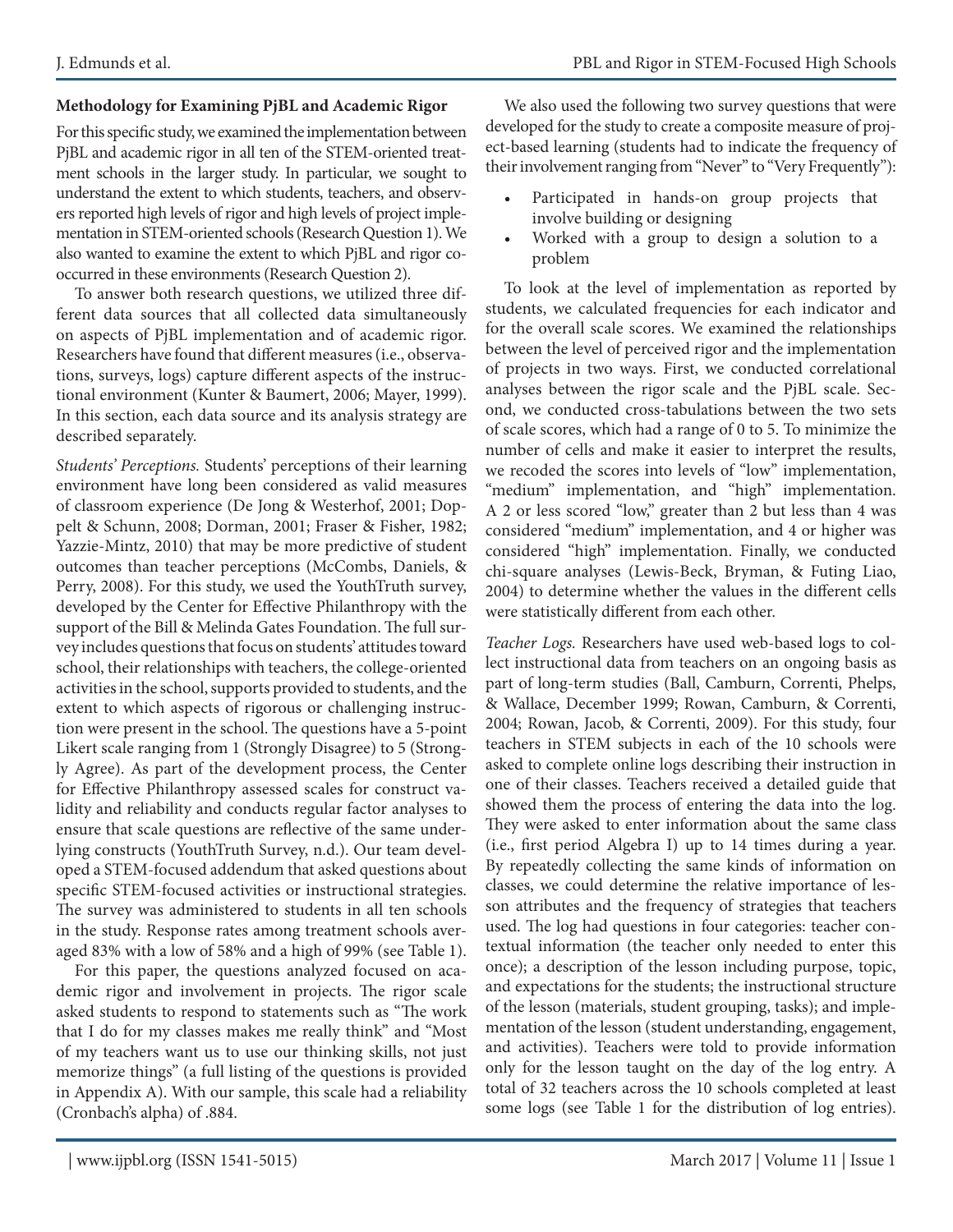To look at the level of academic rigor as reported by teachers, we used teachers' responses on the emphases of the lessons actually implemented (see Appendix A for sample log). The participants rated the extent to which a lesson incorporated specific characteristics from 1–5, with 1 being "no," 3 being '"somewhat," and 5 being "yes." We combined the teachers' ratings on the importance of each of the following lesson elements to form a scale that reflects different aspects of rigor:

- Embed opportunities for discourse
- Encourage students to generate ideas
- Include challenging concepts
- Make real-world connections
- Allow for revisions
- Focus on "big ideas"

To look at rigorous instruction, we calculated frequencies for the individual indicators making up the rigor scale. To create an overall rigor score, we averaged the individual indicator scores to create a scale value. Because some teachers had many more log entries than other teachers, we averaged all of an individual teacher's log scores for each indicator to create a single mean log score for each teacher relative to rigor.

We then used the following measure of whether students were engaged in PjBL during the lesson: "Working on an investigation, problem, or project over an extended period of time." This was a dichotomous measure for which teachers indicated whether this had happened in their classroom or not.

To examine the relationship between rigor and PjBL in the logs, we classified teachers by low, medium, and high implementation of rigor and PjBL. To classify teachers by implementation of project-related activities in a way that would be more manageable, we grouped the frequency of log records into three categories: "low" was teachers who implemented project-related activities in less than 25% of their lessons; "medium" was implementing project-related activities between 25% and 50%; and "high" was more than 50%. For rigor, a value of 0–2.5 was considered low rigor, between 2.5 and 4 was considered medium, and 4.0 and above was considered high rigor. To examine the extent to which rigor and PjBL co-occur, we conducted cross-tabulations using a similar approach to the YouthTruth survey. Given the relatively small number of logs, we did not conduct chi-square analyses.

*Observations.* Observations can provide insights into the quality of classroom instruction (Gitomer et al., 2014; Sawada, Piburn, & Judson, 2002). In this study, the observations described the extent to which STEM classrooms in the treatment schools exhibited specific instructional qualities. The study team developed a structured observation protocol, adapted from other protocols including the Local Systemic Change through Teacher Enhancement Classroom Observation Protocol (Horizon Research Inc., 2000), the CLASS protocol (Pianta, Hamre, & Mintz, 2011), and the Reformed Teaching Observation Protocol (Sawada et al., 2002). The protocol collected information about the activities done in the class along a variety of dimensions. Observers could supplement each rating with openended write-ups that contained justifications for the ratings.

The study team conducted observations of 39 teachers across the 10 schools (four teachers in each school except for one) using observers who were veteran mathematics and science teachers and professional developers with classroom observation experience. Eight observers conducted the observations, with one observer in each classroom. The study team developed a detailed observation guide for the protocol, and all observers participated in two two-hour trainings on using the protocol and guide.

In this paper, we used the Student Cognitive Engagement in Meaningful Instruction scale (our measures of rigor) and specific questions from the Inquiry Instruction, Project-Based Learning and Problem-Based Instruction, our measure of PjBL (see Appendix A for a copy of the questions used). For each scale, observers were asked whether each specific indicator was present in the classroom. Not all indicators were expected to be present in a classroom at a given time; the indicators served as examples of the kind of instructional practices that would be associated with the concept of rigor. If the indicator was present, observers rated the quality of implementation on a scale of 1 to 4, with 1 being the lowest score and 4 being the highest score; a 0 was noted if the activity was not observed at all.

For the rigor scale, we calculated a mean score by averaging the ratings for each indicator:

- Students experienced high cognitive demand of activities because the teacher did not reduce cognitive demand of activities by providing directive hints, explaining strategies, or providing solutions to problems before students had a chance to explore them, etc.
- Students were asked to explain or justify their thinking.
- Students were given opportunities to summarize, synthesize, and generalize.
- • Students used a variety of means (models, drawings, graphs, concrete materials, manipulatives, etc.) to represent phenomena.
- • Students were asked to apply knowledge to a novel situation.
- Students were asked to compare/contrast different answers, different solutions, or different explanations/interpretations to a problem or phenomena.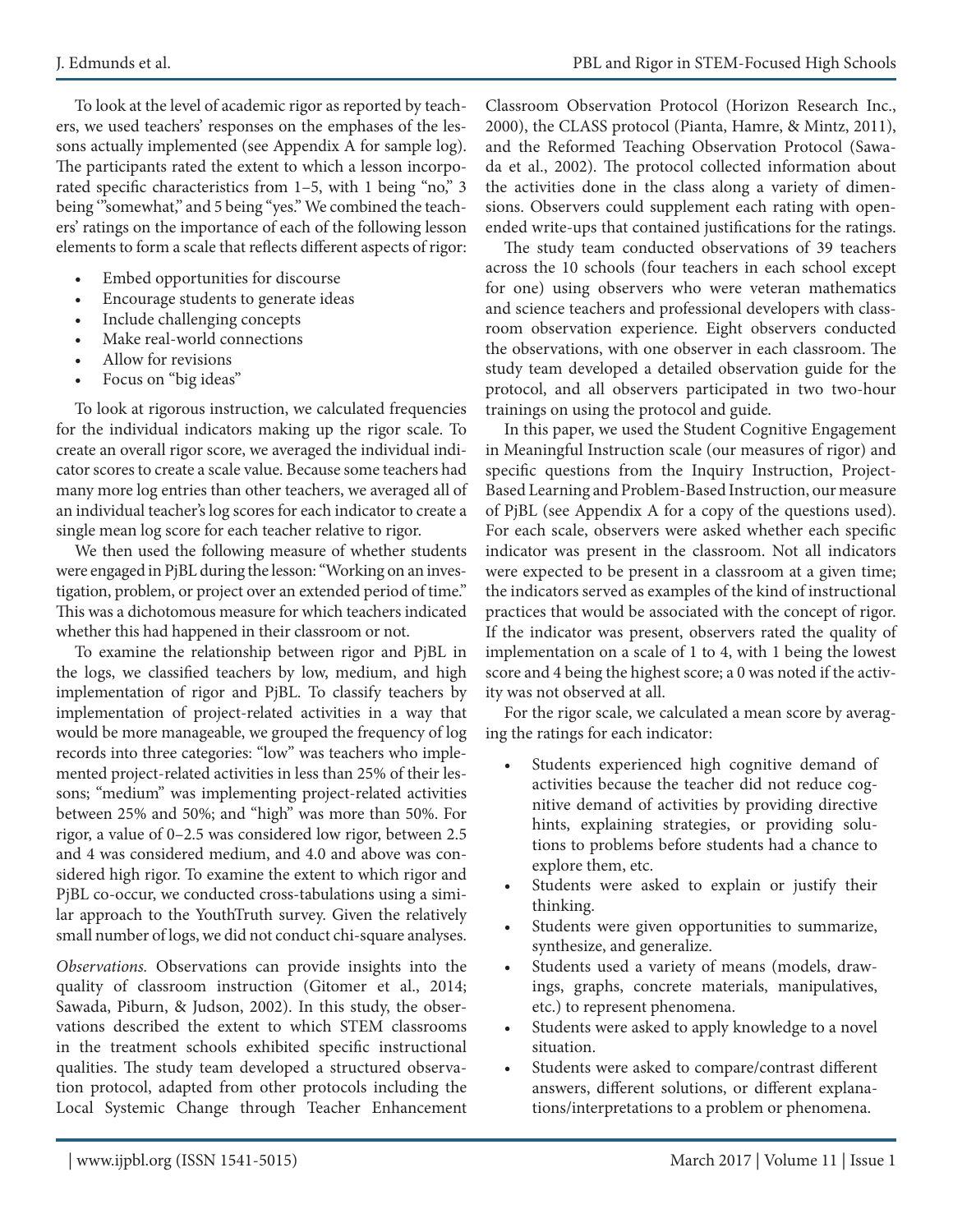The indicators we utilized from the PjBL/Inquiry scale to indicate whether teachers were implementing projects in their classroom were:

- Students had to present or explain results of project.
- Students worked on a project requiring creativity.

Instead of collapsing these two PjBL indicators into a scale, we indicated whether a teacher was noted as doing either one of those activities at all during the class. To assess the level of implementation of rigor and PjBL, we analyzed frequencies for each of the rigor scales and whether teachers implemented any projects. To examine the co-occurrence, we used cross-tabulations to compare the extent to which a teacher did any sort of project with the rigor scale.

To further explore the relationship between rigor and PjBL in these classrooms and to supplement the quantitative data described above, we also summarized the open-ended descriptions of two classrooms: one that implemented a project with high rigor and one that implemented a project with lower rigor.

Using multiple data sources—such as the surveys, logs, and observations—allows us to triangulate our information (Creswell, Plano Clark, Gutmann, & Hanson, 2003) and present a fuller picture of the relationship between rigor and project-based learning. Table 1 presents a summary of the data sources used.

### Results

This study examines the co-occurrence of rigor and PjBL in classroom instruction from three different perspectives, that of the student, that of the teacher, and that of the external observer. This section presents the results for each perspective.

*Students' Perceptions.* As the ultimate beneficiaries of educational activities, students are well suited to present portraits of their own experiences (De Jong & Westerhof, 2001). As described in the methodology section, the project administered a survey to students in STEM-oriented schools. The survey asked students to respond to statements that looked at implementation of activities related to rigor and activities related to STEM-focused PjBL. Table 2 (next page) presents the frequency of the responses with 1 being the lowest rating and 5 being the highest.

As Table 2 shows, most students (over 80%) believed that their school had a relatively high level of rigor (scores of 4 or 5). A slightly smaller percentage (approximately 63%) reported that they did STEM PjBL activities frequently or very frequently. In order to look at the extent to which responses on rigor and PjBL co-occur, we conducted

| <b>School Number</b> | # of Student Surveysa<br>(Response Rate) | # of Teachers/ # of<br><b>Log Entries</b> | # of Observations<br>(Types of Classes<br>Observed)           |
|----------------------|------------------------------------------|-------------------------------------------|---------------------------------------------------------------|
| 1                    | 104 (72%)                                | 4/34                                      | 4 (2 Math, 2 Science)                                         |
| 2                    | 203 (83%)                                | 2/18                                      | 4 (2 Math, 2 Science)                                         |
| 3                    | 100 (92%)                                | 5/53                                      | 4 (1 Math, 2 Science, 1<br>Engineering)                       |
| $\overline{4}$       | 153 (96%)                                | 3/19                                      | 4 (2 Math 1 Science, 1<br>Engineering)                        |
| 5                    | 313 (99%)                                | 5/51                                      | 4 (2 Math, 2 Science)                                         |
| 6                    | 133 (92%)                                | 2/14                                      | 4 (2 Math, 1 Science, 1<br>Technology)                        |
| 7                    | 108 (64%)                                | 2/7                                       | 4 (2 Math, 2 Science)                                         |
| 8                    | 147 (97%)                                | 4/34                                      | 3 (2 Math, 1 Science)                                         |
| 9                    | 150 (58%)                                | 2/13                                      | 4 (2 Math, 2 Science)                                         |
| 10                   | 164 (85%)                                | 4/55                                      | 4 (2 Math, 2 Science)                                         |
| Total                | 1575 (83%)                               | 32/298                                    | 39 (19 Math, 17 Sci-<br>ence, 2 Engineering,<br>1 Technology) |

*Table 1.* Data source, by school.

a The number of student surveys reflects the total number of respondents. This differs from the analyzed sample sizes because of missing responses to the questions of interest.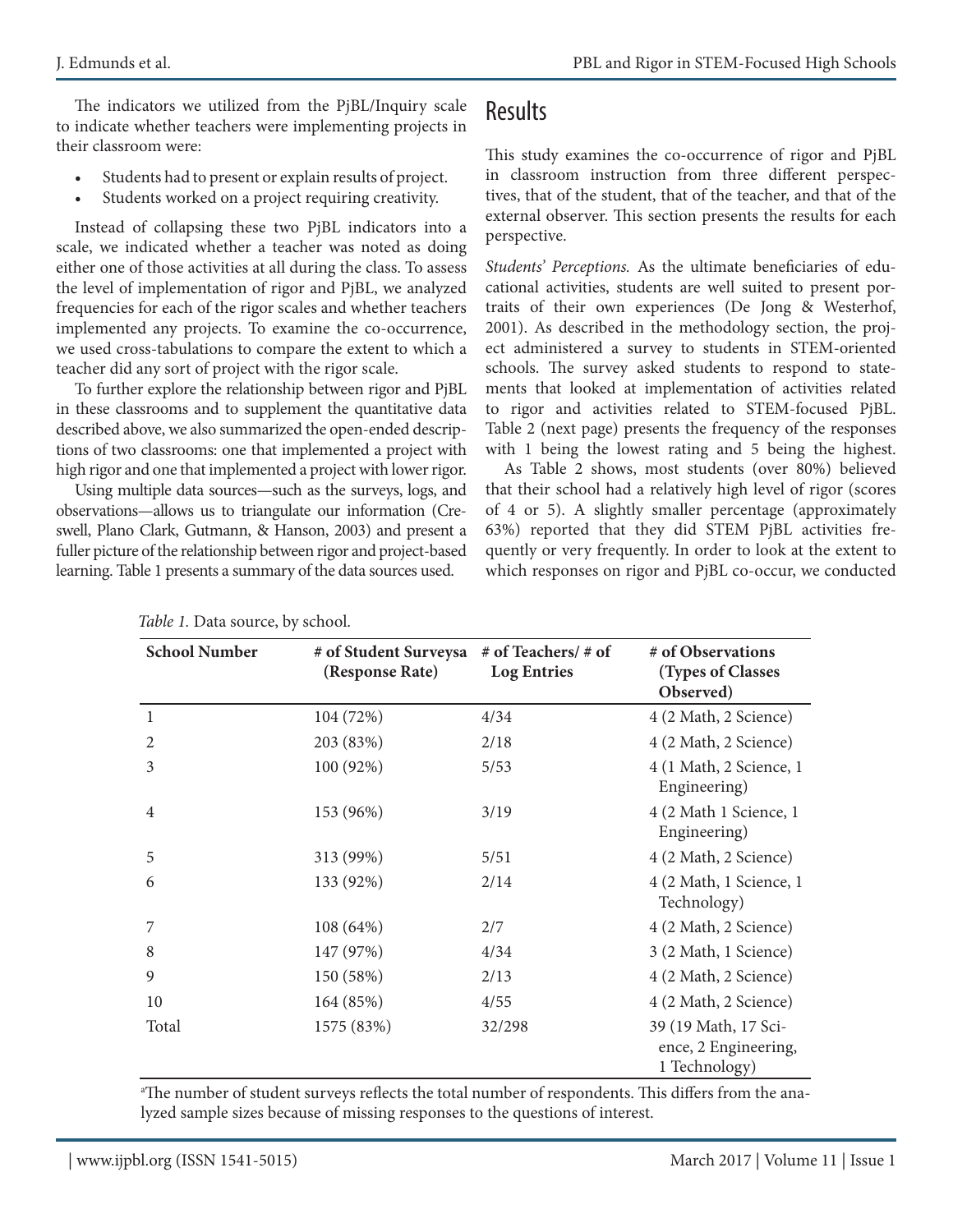| <b>Rating</b>  | Work<br>Hard | <b>Makes</b><br>Me<br><b>Think</b> | Use Think- Explain<br>ing Skills,<br><b>Not</b> | <b>Thinking</b> | Learn a<br>Lot | Correct<br><b>Mistakes</b> | Academic<br>Rigor<br>$Mean-$ | <b>STEM PjBL</b><br>Activities- |
|----------------|--------------|------------------------------------|-------------------------------------------------|-----------------|----------------|----------------------------|------------------------------|---------------------------------|
|                |              |                                    | Memori-<br>zation                               |                 |                |                            | Percentage<br>(Number)       | Percentage<br>(Number)          |
| Responses      | 1485         | 1485                               | 1484                                            | 1479            | 1485           | 1478                       | 1462                         | 1431                            |
| 1              | 2.0%         | 3.3%                               | 3.2%                                            | 1.7%            | 3.4%           | 3.1%                       | 1.2%                         | 3.4%                            |
|                | (29)         | (49)                               | (47)                                            | (25)            | (51)           | (46)                       | (18)                         | (48)                            |
| $\overline{2}$ | 2.4%         | 5.3%                               | 5.2%                                            | 3.8%            | 7.5%           | 6.8%                       | 2.2%                         | 6.7%                            |
|                | (36)         | (79)                               | (77)                                            | (56)            | (112)          | (100)                      | (32)                         | (96)                            |
| 3              | 5.7%         | 13.4%                              | 13.3%                                           | 9.1%            | 16.6%          | 16.6%                      | 12.7%                        | 27.2%                           |
|                | (85)         | (199)                              | (198)                                           | (134)           | (246)          | (246)                      | (186)                        | (389)                           |
| $\overline{4}$ | 27.5%        | 39.3%                              | 33.8%                                           | 35.7%           | 37.0%          | 37.9%                      | 40.6%                        | 34.7%                           |
|                | (409)        | (583)                              | (501)                                           | (528)           | (550)          | (560)                      | (594)                        | (497)                           |
| 5              | 59.1%        | 38.7%                              | 44.5%                                           | 49.8%           | 35.4%          | 35.6%                      | 43.2%                        | 28.0%                           |
|                | (926)        | (575)                              | (661)                                           | (736)           | (526)          | (526)                      | (632)                        | (401)                           |

*Table 2.* Perceptions of rigor and involvement in STEM projects—Student survey.

correlation analyses between the rigor and PjBL scales. These correlations were statistically significant but low (Pearson's  $r = .226$ ,  $p \le .001$ ). We also looked at the relationship descriptively through cross-tabulations of the levels of implementation of rigor and PjBL. As noted above, we recoded the scale scores into levels of "low" implementation, "medium" implementation, and "high" implementation. Table 3 (next page) presents the cross-tabulations.

As the table shows, slightly more than a third of students reported that their school had both high rigor and frequent implementation of projects. Approximately a quarter of respondents indicated that their school had high rigor with moderate frequency of projects, and 16 percent reported that students had medium implementation on both rigor and projects. The chisquare across the cells was statistically significant (95.3,  $p \leq .001$ ).

Although the correlation was relatively low, the crosstabulations do suggest that when students reported higher implementation of projects they also reported higher perceptions of rigor. For example, 38% of students reported high implementation on both projects and on rigor while less than 10% of students believed that high implementation of projects was not accompanied by high rigor. The converse was not necessarily true, however, because over 30% of respondents saw rigor as high, even when implementation of projects was low or medium. This suggests that projects may have represented rigor in students' minds but that projects did not need to be implemented for students to perceive the presence of rigor. The results do generally indicate that, at least according to students, implementation of projects is usually accompanied by a perception of rigor.

*Teacher Perspective.* Through online logs, teachers in STEMoriented schools were asked to document the implementation of a set of lessons over the course of the year (see methodology). On average, teachers reported implementing projects fairly regularly; teachers recorded that their students were "Engaged in problem solving/investigation/experiment" in 42% of their log entries. These reports may not reflect the actual frequency of project implementation because some teachers may have chosen to submit log entries only when they were doing projects, and they may have had different perceptions on what a project was. Nevertheless, this finding does suggest that teachers implemented projects with some regularity. There was a range in teachers' implementation of projects. For example, three teachers reported no projects in any of their log entries and five teachers reported implementing projects in 100% of their log entries.

In general, teachers reported that rigorous instructional activities were a focus of their reported lessons. Table 4 (next page) shows the reported ratings for different indicators of rigorous instruction recorded in the log entries (*N* = 298). It also includes the overall rigor scale, which was calculated as an average of the indicators for each teacher  $(N = 33)$ . As the table shows, teachers were highly likely to report that these specific activities were implemented in their lesson with over 90% of teachers reporting a level 4 or 5.

To examine the relationship between rigor and project implementation, we created a cross-tabulation for rigor and PjBL in Table 5 (next page).

Results show some similar patterns to the student survey. Teachers who reported high implementation of projects also tended to report higher levels of rigor. However, teachers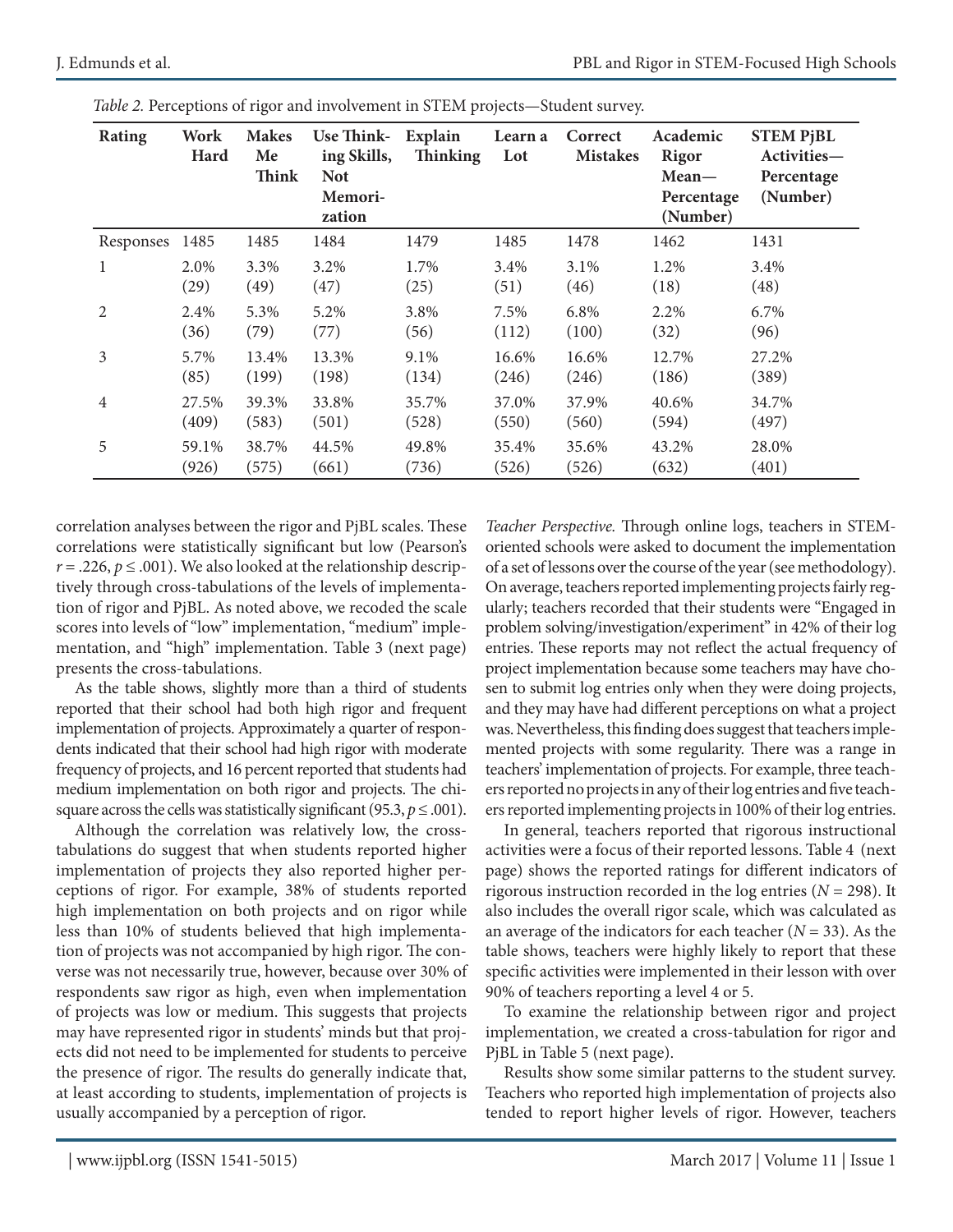|                   |        |                           |         |        | <b>Total</b> |       |
|-------------------|--------|---------------------------|---------|--------|--------------|-------|
|                   |        |                           | Low     | Medium | High         |       |
| Academic<br>Rigor |        | Count                     | 12      | 13     | 12           | 37    |
|                   | Low    | % of total<br>respondents | $0.8\%$ | 0.9%   | 0.8%         | 2.5%  |
|                   | Medium | Count                     | 53      | 226    | 118          | 397   |
|                   |        | % of total<br>respondents | 3.7%    | 15.8%  | 8.3%         | 27.8% |
|                   |        | Count                     | 79      | 367    | 550          | 996   |
|                   | High   | % of total<br>respondents | 5.5%    | 25.7%  | 38.5%        | 69.7% |
|                   | Total  | Count                     | 144     | 606    | 680          | 1430  |
|                   |        | % of total<br>respondents | 10.1%   | 42.4%  | 47.6%        | 100%  |

| Table 3. Cross-tabulations for rigor and STEM PjBL-Student survey ( $N = 1430$ ). |  |  |  |
|-----------------------------------------------------------------------------------|--|--|--|
|-----------------------------------------------------------------------------------|--|--|--|

*Table 4.* Frequency of rigorous instructional activities—Teacher logs.

| <b>Rating</b>  | Opportunities<br>for Discourse | Generate<br><b>Ideas</b> | Challenging<br>Concepts | <b>Real World</b><br><b>Connections</b> | <b>Revisions</b> | <b>Big Ideas</b> | Rigor Scale <sup>a</sup> |
|----------------|--------------------------------|--------------------------|-------------------------|-----------------------------------------|------------------|------------------|--------------------------|
|                | 3.0%<br>(9)                    | 3.0%<br>(9)              | 2.3%<br>(7)             | 10.1%<br>(30)                           | 8.1%<br>(24)     | 2.7%<br>(8)      | $\Omega$                 |
| 2              | 3.0%                           | 6.0%                     | 5.0%                    | 11.7%                                   | 8.4%             | 3.7%             | 3.1%                     |
|                | (9)                            | (18)                     | (15)                    | (35)                                    | (25)             | (11)             | (1)                      |
| 3              | 13.8%                          | 15.1%                    | 20.1%                   | 15.1%                                   | 20.5%            | 17.1%            | 6.3%                     |
|                | (41)                           | (45)                     | (60)                    | (45)                                    | (61)             | (51)             | (2)                      |
| $\overline{4}$ | 29.9%                          | 28.2%                    | 31.2%                   | 23.2%                                   | 29.2%            | 35.9%            | 78.1%                    |
|                | (89)                           | (84)                     | (93)                    | (69)                                    | (87)             | (107)            | (25)                     |
| 5              | 50.3%                          | 47.7%                    | 41.3%                   | 39.9%                                   | 33.9%            | 40.3%            | 12.5%                    |
|                | (150)                          | (142)                    | (123)                   | (119)                                   | (101)            | (120)            | $\left( 4\right)$        |

who reported higher levels of rigor did not necessarily also report higher levels of project implementation. Twenty-five percent of all respondents reported high implementation of projects and high implementation of rigor. Almost as many (19%) reported high implementation of rigor and low implementation of PjBL. This suggests that PjBL is one way that teachers seek to implement rigor in their classrooms but also, not surprisingly, that teachers have other ways in which they might implement rigorous instructional practices.

*External observers' perspectives.* As shown above, teachers reported relatively high levels of rigor, yet research shows that teachers often overestimate the rigor of their instructional practices (Black & Wiliam, 1998; Bol & Strage, 1996). External observers can provide impartial assessments of classroom activities. As described in the methodology section, the research team observed and rated 39 teachers' classrooms across the 10 schools. These teachers were not always the same ones who completed the logs; however, we are able to look internally within this sample to examine how observers rated the rigor in classrooms relative to the implementation of PjBL. Table 6 (next page) presents the overall ratings; a 0 indicates that the action was not observed during the visit. The scores of 1 through 4 reflect the extent to which that activity was observed during the visit, with 4 being the highest (for purposes of this table, the scale values were rounded).

As the table shows, slightly more than half of the classrooms had students presenting results from a project, and only a third had students working on a project requiring creativity. Across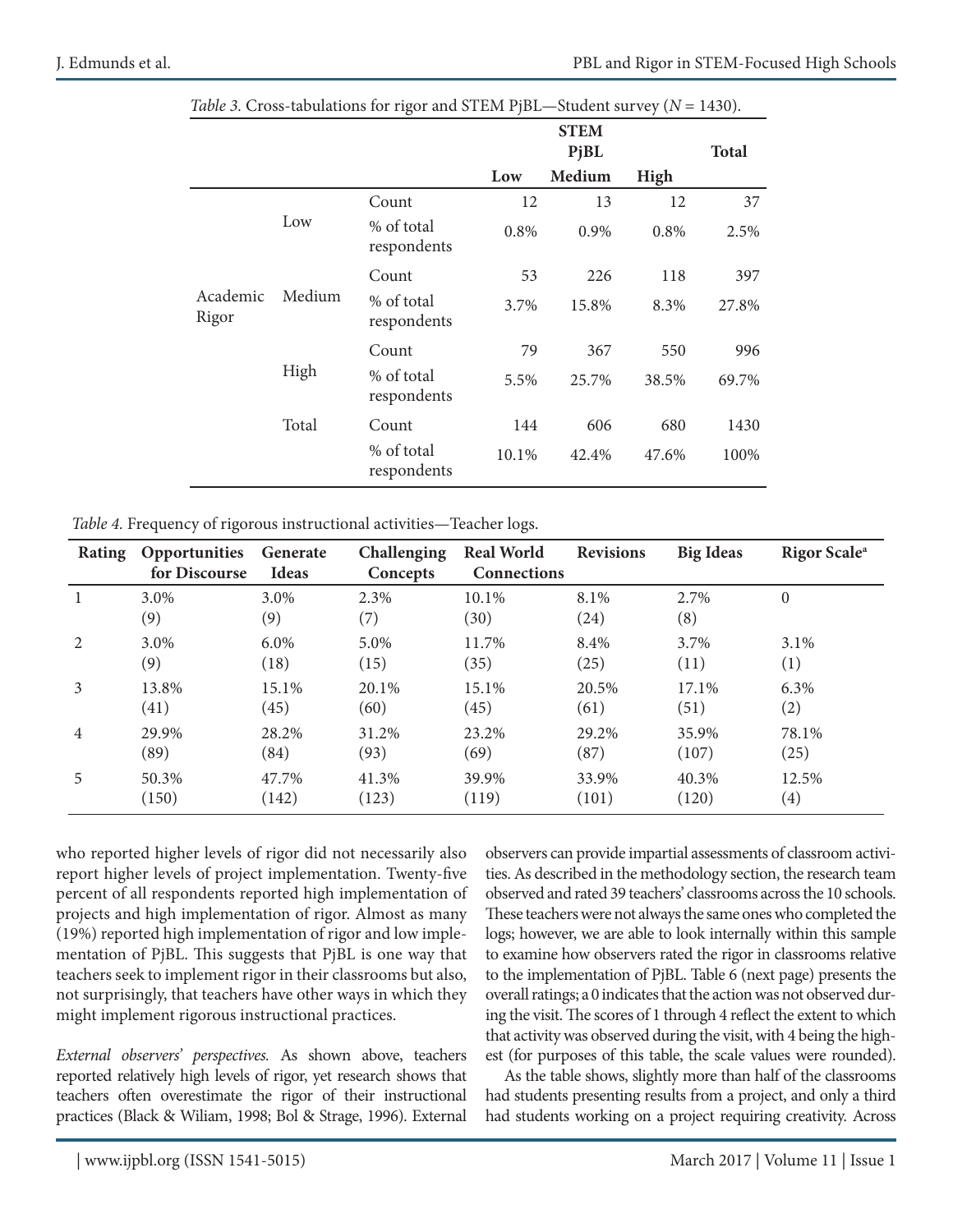|                   |        |                           |       | PjBL           |                |              |
|-------------------|--------|---------------------------|-------|----------------|----------------|--------------|
|                   |        |                           |       |                |                | <b>Total</b> |
|                   |        |                           | Low   | Medium         | High           |              |
|                   |        | Count                     | 1     | $\overline{0}$ | $\overline{0}$ | 1            |
|                   | Low    | % of total<br>respondents | 3.1%  | 0.0%           | 0.0%           | 3.1%         |
| Academic<br>Rigor |        | Count                     | 7     | $\overline{2}$ | 1              | 10           |
|                   | Medium | % of total<br>respondents | 21.9% | 6.3%           | 3.1%           | 30.3%        |
|                   |        | Count                     | 6     | 7              | 8              | 21           |
|                   | High   | % of total<br>respondents | 18.8% | 21.9%          | 25.0%          | 65.6%        |
|                   | Total  | Count                     | 14    | 9              | 9              | 32           |
|                   |        | % of total<br>respondents | 43.8% | 28.1%          | 28.1%          | 100.0%       |

*Table 5.* Cross-tabulations for rigor and PjBL—Teacher logs (*N* = 32).

both measures of project implementation, 46.2 percent of the teachers were doing either of those project-related activities during the observation. Of those that were implementing projects, their ratings were equally distributed between the lower and higher end. Relative to rigor, observers found that the level of rigor ranged substantially. A third of the teachers had low levels of rigor (0 or 1) while approximately half scored in the 2–3 range.

The observation protocol had substantial overlap between the rigor and the PjBL scales so that a high score on the PjBL scale meant that the teacher was implementing PjBL in such a way that they were also likely to receive a high score on the rigor score. As a result, we decided to look at whether a teacher was implementing any type of project at all (regardless of the quality of that project) and the extent to which rigor was also present. We used the same categorizations of low, medium, and high rigor—with low scoring less than 1.5, medium scoring between 1.5 and 3.0, and high scoring 3.0 to 4.0. Table 7 (next page) shows the relationship between project implementation and the rigor rating of that classroom.

The table shows that teachers who were implementing projects scored overall higher on rigor than teachers who were not implementing projects. Only two classes scored high on the rigor scale but did not implement any sort of a project. But the table also shows that three of the classrooms implementing projects scored low (less than 1.5) on the rigor scale. Less than a third of classrooms implementing projects also scored high on the rigor scale.

To further explore what rigor and PjBL look like in action, we include write-ups of two different classrooms: one in which a project was implemented with higher rigor; and one in which a project was implemented with lower rigor.

*Implementing a project with high rigor.* This Algebra 2 lesson was rated 4 (the highest scale) on both rigor and PjBL and was entirely project-based. Students' assignment was to create a new business in their county. They needed to develop a proposal to the Small Business Administration for a loan and had to meet a set of constraints. They had to produce three different products, one of which was a motorized toy. They were limited to a budget of \$500/weekly and 50 hours/ week of production time and could only hire five people. Their final presentation needed to include three linear inequalities reflecting the constraints on weekly production costs, time constraints, constraints on employees and a linear equation reflecting the profit on the sale of the products. They also needed to develop a production plan detailing the number of each product to maximize profit and provide an explanation of how the team derived the inequalities or equations. Finally, they needed a marketing brochure or flyer to introduce the business and products. During the class, students were given materials to develop their own mechanized toy, and each group had developed their own solution, including motorized cars, robots, and even a Ferris wheel. In describing the class, the observer wrote:

Students were at different stages in their development of the mechanized toy, some with designs drawn Online using the 3-D Sketch Up program and some with models of the toy or prototypes. There were students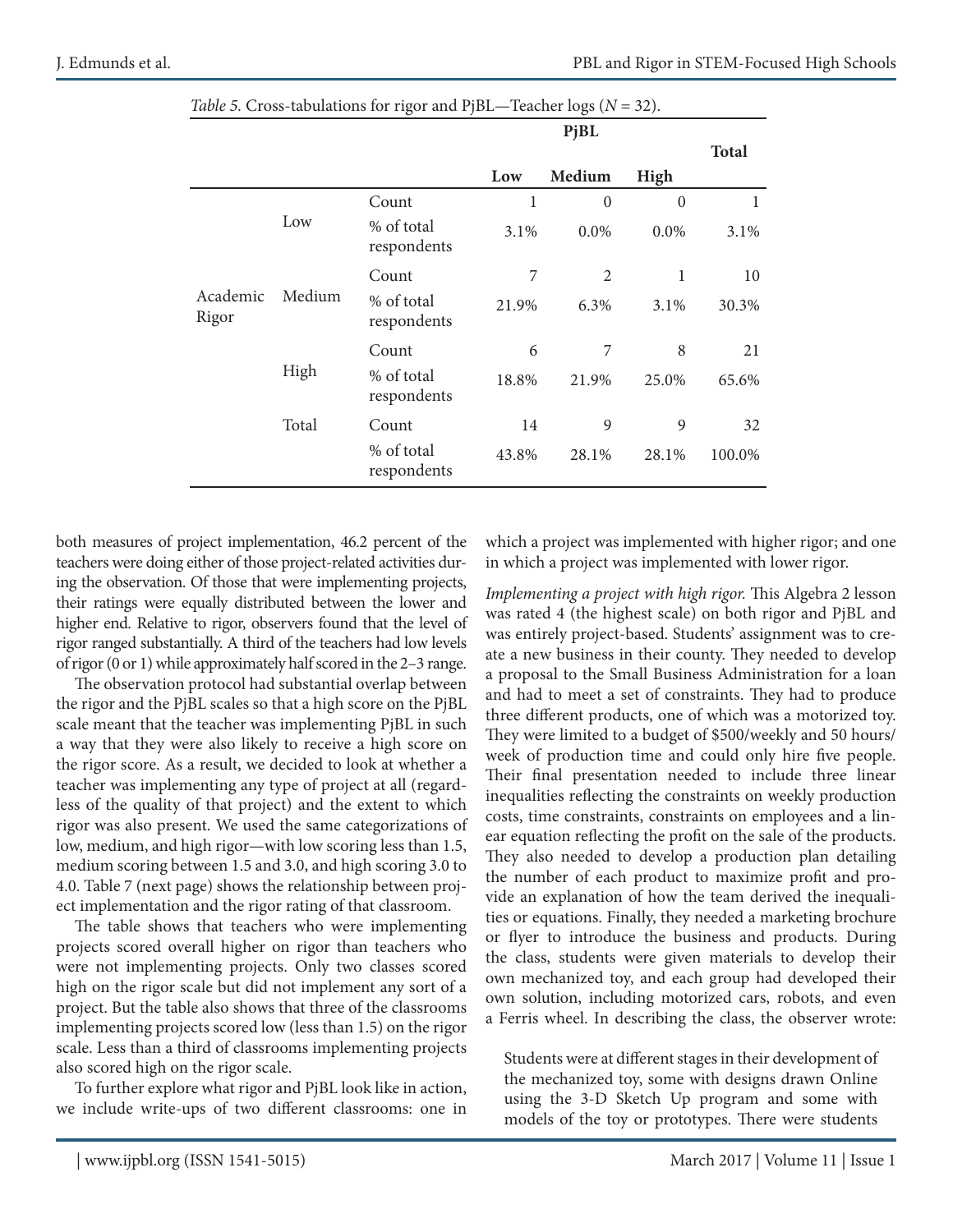| Rating         | High<br>Cognitive<br>Demand | <b>Explain or</b><br><b>Justify</b><br><b>Thinking</b> | Summarize,<br>Synthesize,<br>Generalize | Variety of Apply<br><b>Means</b> | knowledge | Compare/<br>Contrast | Rigor<br><b>Scale</b> | Presenting<br><b>Results</b><br>From a<br>Project | Working on<br>a Project<br>Requiring<br>Creativity |
|----------------|-----------------------------|--------------------------------------------------------|-----------------------------------------|----------------------------------|-----------|----------------------|-----------------------|---------------------------------------------------|----------------------------------------------------|
| $\theta$       | 10.3%                       | 15.4%                                                  | 23.1%                                   | 33.3%                            | 41.0%     | 35.9%                | 5.1%                  | 48.7%                                             | 66.7%                                              |
|                | (4)                         | (6)                                                    | (9)                                     | (13)                             | (16)      | (14)                 | (2)                   | (19)                                              | (26)                                               |
| -1             | 15.4%                       | 15.4%                                                  | 7.7%                                    | 12.8%                            | 10.3%     | 10.3%                | 28.2%                 | 5.1%                                              | 2.6%                                               |
|                | (6)                         | (6)                                                    | (3)                                     | (5)                              | (4)       | (4)                  | (11)                  | (2)                                               | (1)                                                |
| $\overline{2}$ | 28.2%                       | 15.4%                                                  | 23.1%                                   | 15.4%                            | 10.3%     | 12.8%                | 20.5%                 | 10.3%                                             | 5.1%                                               |
|                | (11)                        | (6)                                                    | (9)                                     | (6)                              | (4)       | (5)                  | (8)                   | (4)                                               | (2)                                                |
| 3              | 23.1%                       | 30.8%                                                  | 28.2%                                   | 12.8%                            | 15.4%     | 23.1%                | 33.3%                 | 12.8%                                             | 10.3%                                              |
|                | (9)                         | (12)                                                   | (11)                                    | (5)                              | (6)       | (9)                  | (13)                  | (5)                                               | (4)                                                |
| $\overline{4}$ | 23.1%                       | 23.1%                                                  | 17.9%                                   | 25.6%                            | 23.1%     | 17.9%                | 12.8%                 | 23.1%                                             | 15.4%                                              |
|                | (9)                         | (9)                                                    | (7)                                     | (10)                             | (9)       | (7)                  | (5)                   | (9)                                               | (6)                                                |

*Table 6. PjBL and rigor ratings—External observations*  $(N = 39)$ *.* 

*Table 7.* Cross-tabulations of implementing a project and Rigor—External observations  $(N = 39)$ .

|                               |            |            |                | No Project Any Project Total |       |
|-------------------------------|------------|------------|----------------|------------------------------|-------|
| Rigor                         | Low        | Count      | 10             | 3                            | 13    |
| % of Total<br>Range           | 25.6%      | 7.7%       | 33.3%          |                              |       |
| Medium<br>Count<br>% of Total | 6          | 12         | 18             |                              |       |
|                               |            |            | 15.4%          | 30.8%                        | 46.2% |
|                               | High       | Count      | $\overline{2}$ | 6                            | 8     |
|                               |            | % of Total | 5.1%           | 15.4%                        | 20.5% |
| Total                         |            | Count      | 18             | 21                           | 39    |
|                               | % of Total | 46.2%      | 53.8%          | 100.0%                       |       |

in each team working cohesively and concurrently designing their presentation of their three marketable items. Students were also brainstorming solutions to problems they had encountered in developing their 3 items. For example, one team was having a problem with the cardboard being used for their car. It was too flimsy, the wheels not rigid enough to roll. One suggestion was to reinforce the cardboard by making the wheels of two- or three-ply cardboard perhaps by gluing multiple layers. After the first 5 minutes of class, the student teams were working on their own, discussing and asking questions of each other. Rarely did a student ask the teacher a question, instead using the Internet or other resources to answer their own queries. When the teacher was asked a question, the response was usually, "What do you think?" or "Where could you find

that?" As I walked around the room from team to team to ascertain what the students were doing, I listened to students as they explained or justified their thinking. The second team was working on a recipe for brownies [as one of their three things to sell]. As I approached, they were discussing their "need to verify" all of their measurements and calculations.

Although one might argue from the description that the content of Algebra II might be suffering at the expense of the project, the observers rated the lesson as a 3 out of 4 on content and wrote that "The teacher discussed the relationships among systems of linear equations, Cramer's Rule and linear programming. The teacher connected the new mathematics information on linear programming to the previous lessons on solving linear equations, linear inequalities and systems of equations."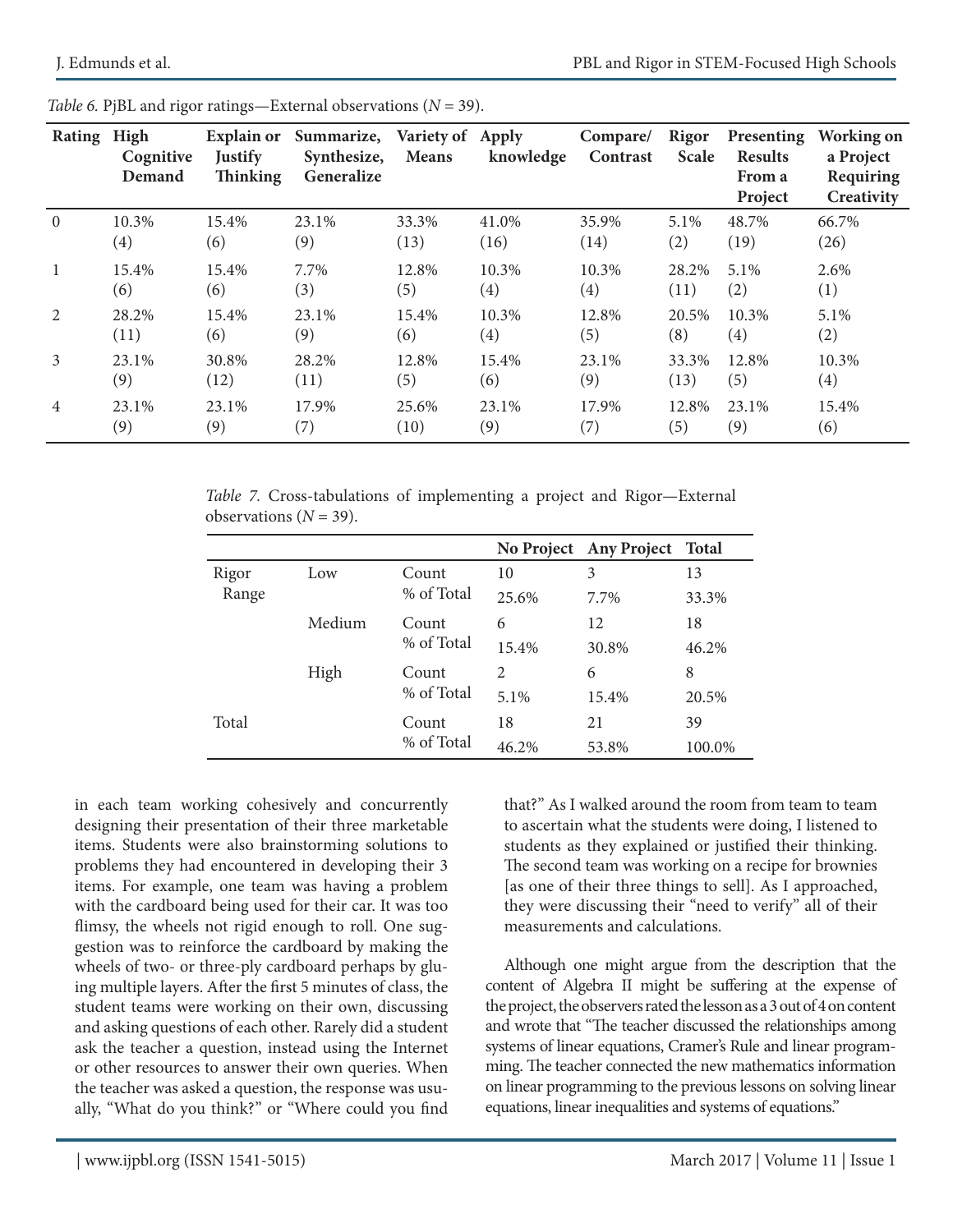*Implementing a project with low rigor.* This earth and environmental science class was implementing a project with a rigor scale score of 1.5. When observed, the class was in the process of finishing films that they were making on natural disasters (earthquakes, hurricanes, tornados, Tsunamis, volcanic eruptions, etc.). Students had been divided into groups and assigned a disaster type that they were supposed to research and then film a public service announcement relative to the disaster. Students used technology for research, writing scripts, filming, and editing. The students were working toward a final product, which was to be a presentation, using the film, made to a panel of community and university experts.

During the majority of the class time, the observer noted that there was no emphasis by the teacher on the content being covered. Instead the teacher gave directions, assisted students with problems that were almost exclusively related to the technology they were using, and reprimanded students. The last 15 minutes of the class were spent reviewing for a test; the teacher had a large blow-up beach ball, which she would toss to a student for an answer after she asked a question. The observer noted that the questions were on the knowledge level. If a student didn't know the answer, the teacher threw the ball to another student with no discussion of the incorrect response the first student had made. When the correct answer was given, she asked another question without clarifying or amplifying on the responses. According to the observer, there were no connections among topics made, and there was no opportunity for questions. The observer summarized the time spent in the classroom as follows:

This project has the potential to be a meaningful summary (application) of a study of natural disasters. In actuality, the [student] engagement and meaningfulness wasn't apparent. In any given group of 3 or 4, at least two were not on task most of the time. A couple of students were working independently, and they appeared to be more focused in what they were doing. Some students were waiting for the opportunity to leave the room to do additional filming; the teacher suggested they work on their scripts while waiting, but this did not happen. I saw evidence of some narrative being typed on the computer (presumably for the scripts), but, for the most part, the [home page] was on the screens.

This particular classroom shows evidence of a project that had the potential to be a rigorous activity but where the project was being implemented in a less than rigorous manner. It is also possible that the project in this class had been extended over too long a period of time—the teacher indicated that they had been working on this topic all year leading to lower student engagement.

### **Discussion**

This paper examined the extent to which students, teachers, and observers report high levels of rigor and high levels of project implementation in STEM-oriented schools and the extent to which high levels of project implementation are accompanied by high levels of rigor. The multiple sources of data in this project converge to create a more complete picture of the relationship between projects and rigor, particularly in STEM-oriented schools. Across all three sources, we find many instances of reported high levels of rigor and high levels of project implementation. The findings provide evidence for our conceptual model of PjBL as a specific, applied example of rigorous instruction in the classroom. Across all of the three data sources, reports of higher implementation of PjBL were associated with higher perceptions of rigor. When implemented well, PjBL can provide a structure that can assist teachers in embedding rigor into their instruction. For example, an investigation can be a vehicle for students to engage with complex content over an extended period of time and can provide numerous opportunities for students to engage in higher level thinking. Project presentations can provide students opportunities to explain and justify their thinking.

In some cases, rigor was present in the absence of PjBL. Thus, PjBL appears to provide a strong approach to implementing rigor in the classroom but is not necessary for a rigorous classroom. Teachers can certainly engage students in higher level thinking, problem-solving, and elaborated communication about complex content in the absence of the driving question, extended investigation, and creation of a product that are hallmarks of PjBL.

 When implemented to the "gold standard," PjBL should have high levels of rigor. We can consider the observation descriptions in light of advocates' expectations for high quality PjBL. Implemented well, PjBL should include extended authentic investigations through a driving question, collaborative work, use of technology, the creation of artifacts that demonstrate student understanding, allowance for student input and choice, and the opportunity to critique and revise others' work (Buck Institute of Education, 2015; Tal et al., 2006). When we consider the two classrooms described above, we see that both classrooms had extended investigations (creating a business in one, creating a film about natural disasters in the other) although the investigation of the Algebra II class appeared to be more connected to a set of authentic problems that engaged the course content (how to maximize profits given a specific set of constraints). In the environmental class, the investigation was more centered around the creation of a specific project demonstrating knowledge of the content (a public service announcement)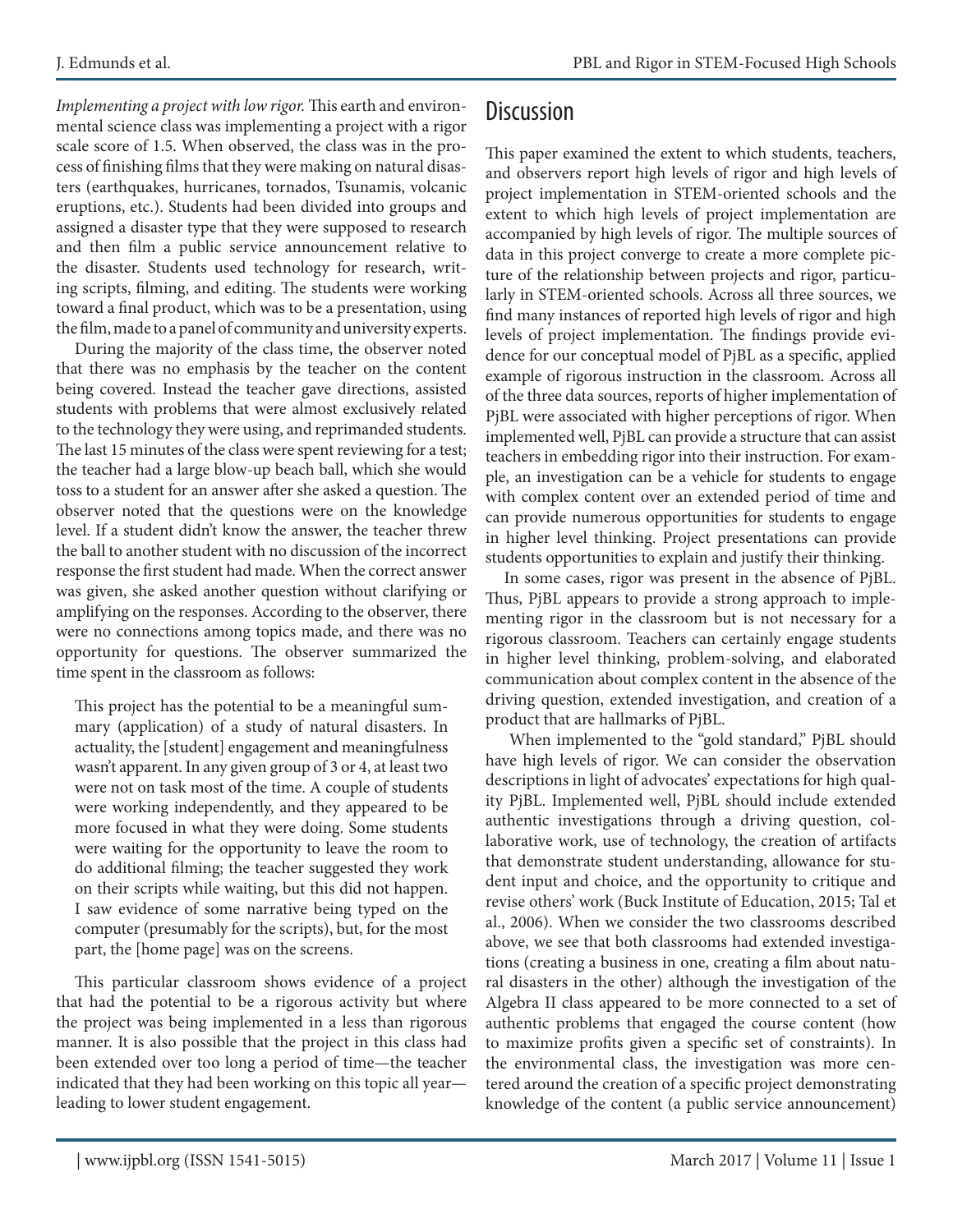but not necessarily solving a specific problem. Both classes incorporated the use of technology, collaborative group work, and the creation of artifacts representing their knowledge. Both classrooms also appeared to be allowing some student choice in terms of the business products they were creating (the Algebra II class) and the content and structure of the film (the environmental class). Opportunity to critique and revise the work could be seen as being embedded in the collaborative group work, although the observers did not record any formal examples of this.

This summary of the two classrooms indicates that, overall, both classrooms could be seen as incorporating almost all of the characteristics of high quality PjBL. What then distinguished the more rigorous and the less rigorous classroom? In the more rigorous classroom, the students were actively engaged in utilizing their content knowledge to answer the driving questions and create their projects. The teacher was also actively engaged in pushing their thinking around these topics. In the less rigorous classroom, the students were not engaged in rich discussion with each other around the content and were not making substantial progress toward their ultimate products; the contributions of the teacher were focused much more on the process and much less on the content or the level of thinking. This is similar to what Han and colleagues (2015) found as they observed some teachers who believed that PjBL meant that they sat to the side and were not involved in supporting student learning. These types of differences were also found in Cook and Weaver's study (2015), where they noted that lower rigor projects emphasized data collection over evaluation and interpretation. Cook and Weaver (2015) also noted that, as we saw in our environmental class, the collaborative group work they observed did not always support rigorous discussion between students

. . . it ranged from cases where the majority of audible discourse was lacking in substance because it was largely off task or focused on task completion with a heavy emphasis on following procedures or a blend of procedural task without some more substantive evidence focused discussion to a case where the rigor and substance of discourse increased over time as the unit progressed. (p. 26)

Therefore, although PjBL and rigor can reinforce each other, the observational data show that implementation of projects does not guarantee rigor. Observers rated less than one-third of the projects as being implemented with high levels of rigor, a finding echoed elsewhere in the literature (Cook & Weaver, 2015; Han et al., 2015). PjBL advocates agree that too many teachers implement lower-level, "intellectually lightweight" projects (Larmer & Mergendoller, 2010, p. 1) and consider themselves to be doing PjBL. Lower levels of rigor may be present when the project does not engage students in the core content of the discipline or when teachers do not ask students questions that probe their thinking. The observations also show, however, that teachers can implement most of the characteristics of PjBL but not necessarily at a level that is supporting rigor.

A relatively low association between rigor and PjBL may result when teachers implement projects that do not necessarily incorporate all of the characteristics of PjBL. A study specifically designed to examine the relationships between rigor and PjBL could investigate this concept in more depth.

In this study, PjBL and rigor occurred within the context of STEM-oriented schools that did differ in their approaches and had different emphases on PjBL. Although different models had different emphases on PjBL, the quality of PjBL implementation varied more by the individual school than by the model. For example, New Tech is a model in which most PjBL is intended to be the primary mode of instruction (Mosier, Bradley-Levine, & Perkins, 2016). In one New Tech School all of the teachers observed received the highest rating on the PjBL scale. However, the other New Tech School had a range of implementation with one teacher being rated as 3, one as 2, one as a 1, and one not implementing projects at all. Teachers in the other model schools had a variety of ratings, with some doing projects well and others not doing them at all. This suggests that PjBL implementation in some schools may have been more a reflection of the interest/desire of the teacher than a core component of the schools' STEM visions.

This study does include some key limitations that might affect the generalizability of its conclusions. First, the study was not explicitly designed to look at the relationship between PjBL and rigor. As such, the questions and definitions relative to these topics varied somewhat depending on the type of data collected. We might have framed the data collection activities differently if this had been the explicit focus of the study. Nevertheless, the similarity of the general findings indicates that our conclusions are robust enough to withstand slightly different conceptualizations of both PjBL and rigor.

The observations suffer from limitations as well. The protocol was newly developed and its reliability and validity are still being established. Resources allowed for only one observer per classroom. Although the observers received training to align their ratings on the observation scales, different participants might have rated the same event differently. A third limitation is that there was only one observation per classroom; this means that these should be considered as snapshots of instruction and not necessarily as representative of the teachers' entire instructional practice.

The surveys also suffer from limitations. Students were asked about their overall high school experiences, not a specific classroom. Thus, they might have been thinking about different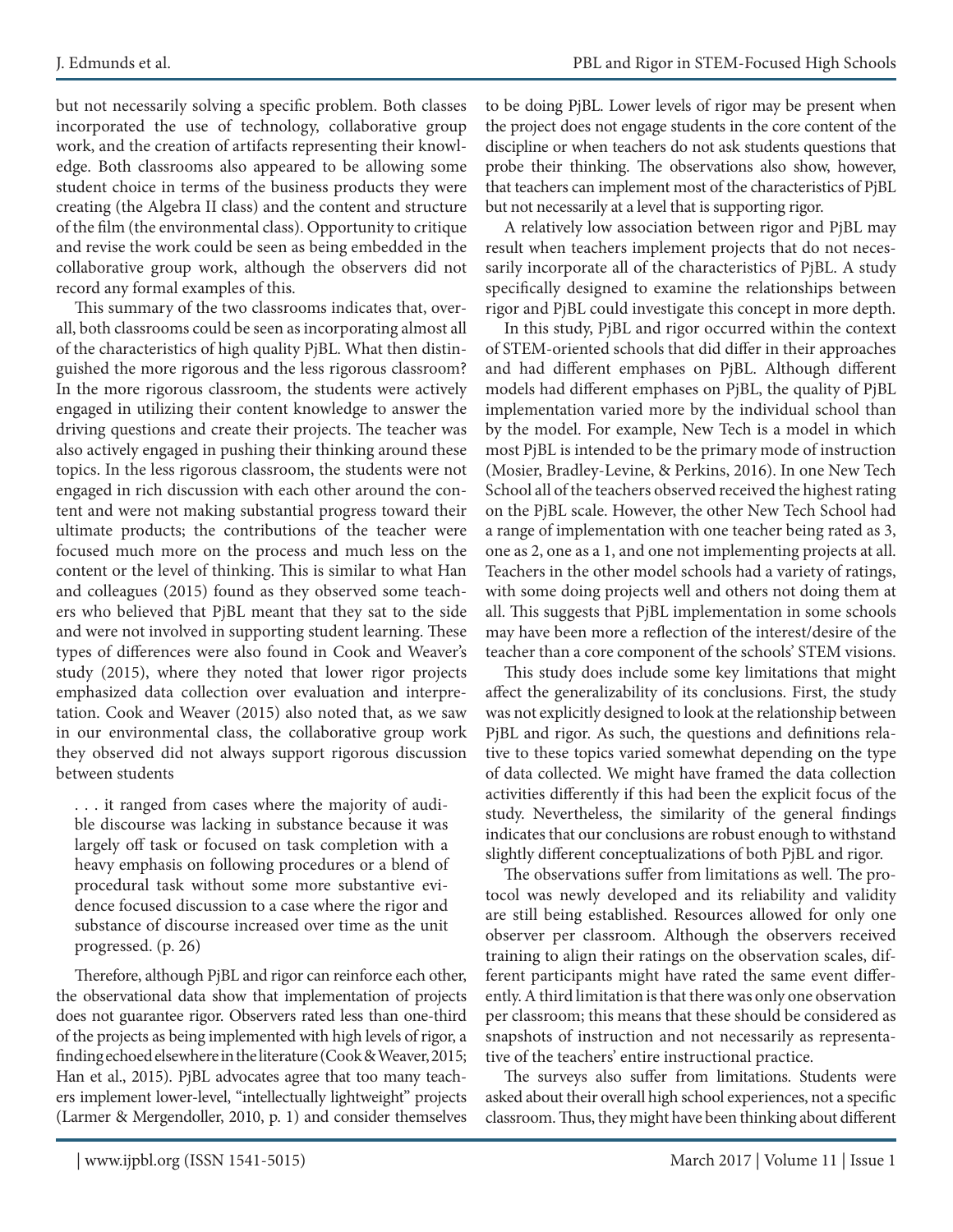classrooms relative to rigor and to PjBL. This is in contrast to the observations and logs where the data relative to rigor and projects were clearly coming from the same classrooms.

A final limitation is that the self-report data, such as the logs, might suffer from differing understandings of projects and project-based learning. Researchers have shown that teachers have different levels of understanding of projectbased learning (Tamim & Grant, 2013); as a result, when teachers report implementation of projects, they may be coming from varying perspectives. An additional focus of inquiry may be to examine the data to understand teachers' different interpretations of projects and PjBL.

### Conclusion

This paper adds to the research concerning effective implementation of PjBL by exploring the relationship between PjBL and rigor. While some researchers have explored the concept of rigor as part of a broader exploration of PjBL (Cook & Weaver, 2015; Han et al., 2015), we know of no other articles that have focused specifically on the relationship between the two constructs. In this study, we were able to capitalize on different sources of data including student self-report data, teacher self-report data, and external observations to reach our conclusions. These different sources of data led us to similar conclusions, which strengthen the validity of the findings.

The study shows that PjBL can be a strong approach to use as teachers seek to implement rigor in their classrooms. The study also shows, however, that implementation of projects is not necessarily a guarantee of rigor. This finding has several implications for schools seeking to implement PjBL effectively.

The primary implication is that schools should recognize that high quality PjBL implementation requires that it be implemented with rigor (Buck Institute of Education, 2015). To do this, the content of the projects would need to be complex and reflect core concepts of the discipline (Matsumura, Garnier, Pascal, & Valdes, 2002; Newmann et al., October 1998). Teachers should examine the questioning, problem-solving activities, and tasks in the projects to ensure that they require students to engage in higher level thinking such as analyzing, synthesizing, evaluating, or creating (Krathwohl, 2002). There should also be opportunities embedded throughout the project and during the presentation time to get students to explain and justify their thinking in depth.

Ensuring that rigor is present within PjBL implementation will likely involve engaging teachers in collaborative review of their projects using the lens of rigorous instruction. This type of review of practice has been shown to be one of the most effective strategies to support changes in instructional practice (Huffman, Thomas, & Lawrenz, 2003). Collaborative examination of projects will also allow staff in a school to gain a common understanding of rigorous implementation of PjBL and will help build a collection of high quality PjBL activities upon which teachers can draw. It may also help ensure that more teachers in the school implement projects.

Overall, the data from this study confirm that PjBL can be an effective vehicle for implementing rigor in schools. They also suggest that more work needs to be done in ensuring that PjBL is implemented with the rigor of which it is capable.

### **References**

- Achieve. (2004). Ready or not? Creating a high school diploma that counts. Retrieved from www.achieve.org /dstore.nsf/lookup/ADPreport/\$file/ADPreport.pdf
- ACT Inc. (2007). *Rigor at risk: Reaffirming quality in the high school core curriculum.* Author: Washington, DC.
- Asghar, A., Ellington, R., Rice, E., Johnson, F., & Prime, G. M. (2012). Supporting STEM education in secondary science contexts. *Interdisciplinary Journal of Problem-based Learning, 6*(2), 85–125.
- Ball, D. L., Camburn, E., Correnti, R., Phelps, G., & Wallace, R. (December, 1999). *New tools for research on instruction and instructional policy: A web-based teacher log.* Seattle: Center for the Study of Teaching and Policy.
- Berger, A., Turk-Bicakci, L., Garet, M., Knudson, J., & Hoshen, G. (2014). *Early college, continued success.* Washington, DC: American Institutes of Research.
- Berger, A., Turk-Bicakci, L., Garet, M., Song, M., Knudson, J., Haxton, C., et al. (2013). *Early college, early success: Early college high school initiative impact study*. Washington, DC: American Institutes of Research & SRI International.
- Black, P., & Wiliam, D. (1998). Inside the black box: Raising standards through classroom assessment. *Phi Delta Kappan, 80*(2), 139–148.
- Bloom, B. S. (1956). *Taxonomy of educational objectives, Vol.1: The cognitive domain.* New York: McKay.
- Bol, L., & Strage, A. (1996). The contradiction between teachers' instructional goals and their assessment practices in high school biology courses. *Science Education, 80*(2), 145–163.
- Boser, U., & Rosenthal, L. (2012). *Do schools challenge our students? What student surveys tell us about the state of education in the United States.* Washington, DC: Center for American Progress.
- Boston, M., & Wolf, M. K. (2006). *Assessing academic rigor in mathematics instruction: The development of the instructional quality assessment toolkit.* Los Angeles: National Center for Research on Evaluation, Standards and Student Testing, University of California, Los Angeles.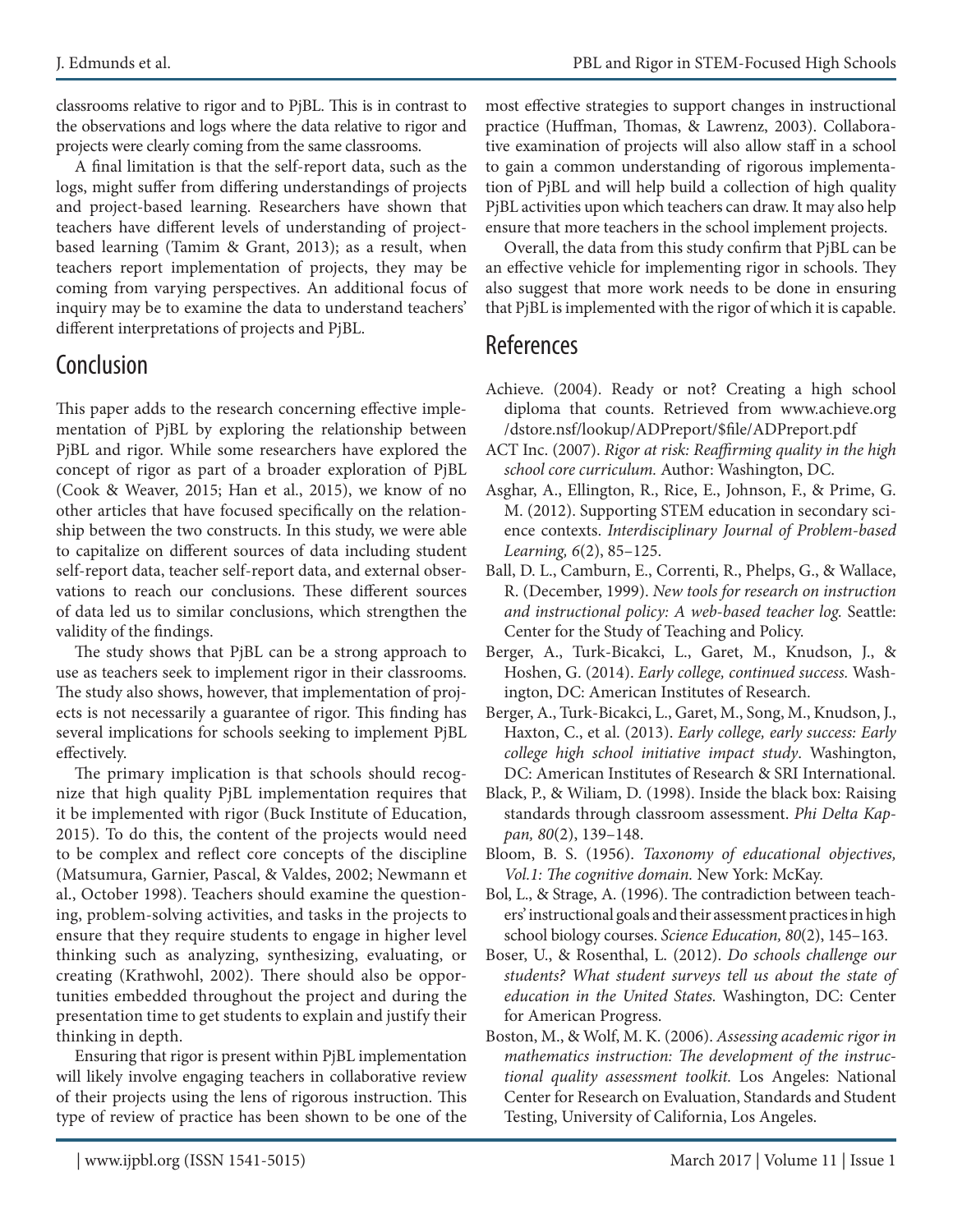- Bryk, A. S., Nagaoka, J. K., & Newmann, F. M. (2000). *Chicago classroom demands for authentic intellectual work: Trends from 1997–1999*. Chicago: Consortium on Chicago School Research.
- Buck Institute of Education. (n.d.). What is project-based Learning? Retrieved August 31, 2015, from http://bie.org /about/what\_pbl
- Buck Institute of Education. (2015). Gold standard PBL: Essential project design elements. http://www.bie.org /object/document/gold\_standard\_pbl\_essential\_project \_design\_elements
- Burris, C. C., Welner, K. G., Wiley, E. W., & Murphy, J. (2008). Accountability, rigor, and detracking: Achievement effects of embracing a challenging curriculum as a universal good for all students. *Teachers College Record, 110*(3), 571–607.
- Cook, N. D., & Weaver, G. C. (2015). Teachers' implementation of project-based learning: Lessons from the research goes to school program. *Electronic Journal of Science Education, 19*(6).
- Creswell, J. W., Plano Clark, V. L., Gutmann, M. L., & Hanson, W. E. (2003). Advanced mixed methods research designs. In A. Tashakkori & C. Teddlie (Eds.), *Handbook of mixed methods in social and behavioral research* (pp. 209–240). Thousand Oaks, CA: SAGE Publications.
- De Jong, R., & Westerhof, K. J. (2001). The quality of student ratings of teacher behaviour. *Learning Environments Research, 4*(1), 51–85.
- Dochy, F., Segers, M., Van de Bossche, P., & Gijbels, D. (2003). Effects of problem-based learning: A meta -analysis. *Learning and Instruction, 13*, 533–568.
- Doppelt, Y., & Schunn, C. D. (2008). Identifying students' perceptions of the important classroom features affecting learning aspects of a design-based learning environment. *Learning Environments Research, 11*(3), 195–209.
- Dorman, J. P. (2001). Associations between classroom environment and academic efficacy. *Learning Environments Research, 4*(3), 243–257.
- Edmunds, J. A., Bernstein, L., Unlu, F., Glennie, E., Willse, J., Smith, A., et al. (2012). Expanding the start of the college pipeline: Ninth grade findings from an experimental study of the impact of the early college high school model. *Journal for Research on Educational Effectiveness, 5*(2), 136–159.
- Edmunds, J. A., Unlu, F., Glennie, E., Bernstein, L., Fesler, L., Furey, J., et al. (2016). Smoothing the transition to postsecondary education: The impact of the early college model. *Journal of Research on Educational Effectiveness.*  http://dx.doi.org/10.1080/19345747.2016.1191574
- English, M. C., & Kitsantas, A. (2013). Supporting student self-regulated learning in problem- and project-based learning. *Interdisciplinary Journal of Problem-based Learning, 7*(2), 128–150.
- Epstein, D., & Miller, R. T. (2011). *Slow off the mark: Elementary school teachers and the crisis in science, technology, engineering and math education.* Washington, DC: Center for American Progress.
- Ernst, J. V., & Glennie, E. J. (2015). Redesigned high schools for transformed STEM learning: Performance pilot outcomes. *Journal of STEM Education, 16*(4), 40–48.
- Finkelstein, N., Hanson, T., Huang, C.-w., Hirschman, B., & Huang, M. (2010). *Effects of problem based economics on high school economics instruction.* Washington, DC: National Center for Educational Evaluation and Regional Assistance, Institute of Education Sciences, US Department of Education.
- Fraser, B. J., & Fisher, D. L. (1982). Predicting students' outcomes from their perceptions of classroom psychosocial environment. *American Education Research Journal, 19*(4), 498–518.
- Gitomer, D., Bell, C., Yi, Q. I., McCaffrey, D., Hamre, B. K., & Pianta, R. C. (2014). The instructional challenge in improving teaching quality: Lessons from a classroom observation protocol. *Teachers College Record, 116*(6), 1–32.
- Glennie, E., Dalton, B., & Mason, M. (2014). *Feeling interested in and prepared for a STEM future: The influence of STEM schools in North Carolina.* Paper presented at the Bridging the Gap STEM education conference.
- Glennie, E., Mason, M., & Dalton, B. (2016). *The impact of STEM schools on high school success in North Carolina.*  Paper presented at the American Educational Research Association 2016 Annual Meeting, Washington, DC.
- Goodnough, K., & Cashion, M. (2006). Exploring problembased learning in the context of high school science: Design and implementation issues. *School Science and Mathematics, 106*(7), 280–295.
- Grubb, W. N., & Oakes, J. (2007). *"Restoring value" to the high school diploma: The rhetoric and practice of higher standards.* Education and the Public Interest Center at the University of Colorado, Boulder, and Education Policy Research Unit at Arizona State University.
- Han, S., Yalvac, B., Capraro, M. M., & Capraro, R. M. (2015). Inservice teachers' implementation and understanding of STEM project based learning. *Eurasia Journal of Mathematics, Science and Technology Education, 11*(1), 63–76.
- Harada, V. H., Kirio, C., & Yamamoto, S. (2008). Projectbased learning: Rigor and relevance in high schools. *Library Media Connection, 26*(6), 14–16.
- Hmelo-Silver, C. E. (2004). Problem-based learning: What and how do students learn? *Educational Psychology Review, 16*(3), 235–266.
- Holm, M. (2011). Project-based instruction: A review of the literature on effectiveness in prekindergarten through 12th grade classrooms. *Insight: Rivier Academic Journal, 7*(2), 1–13.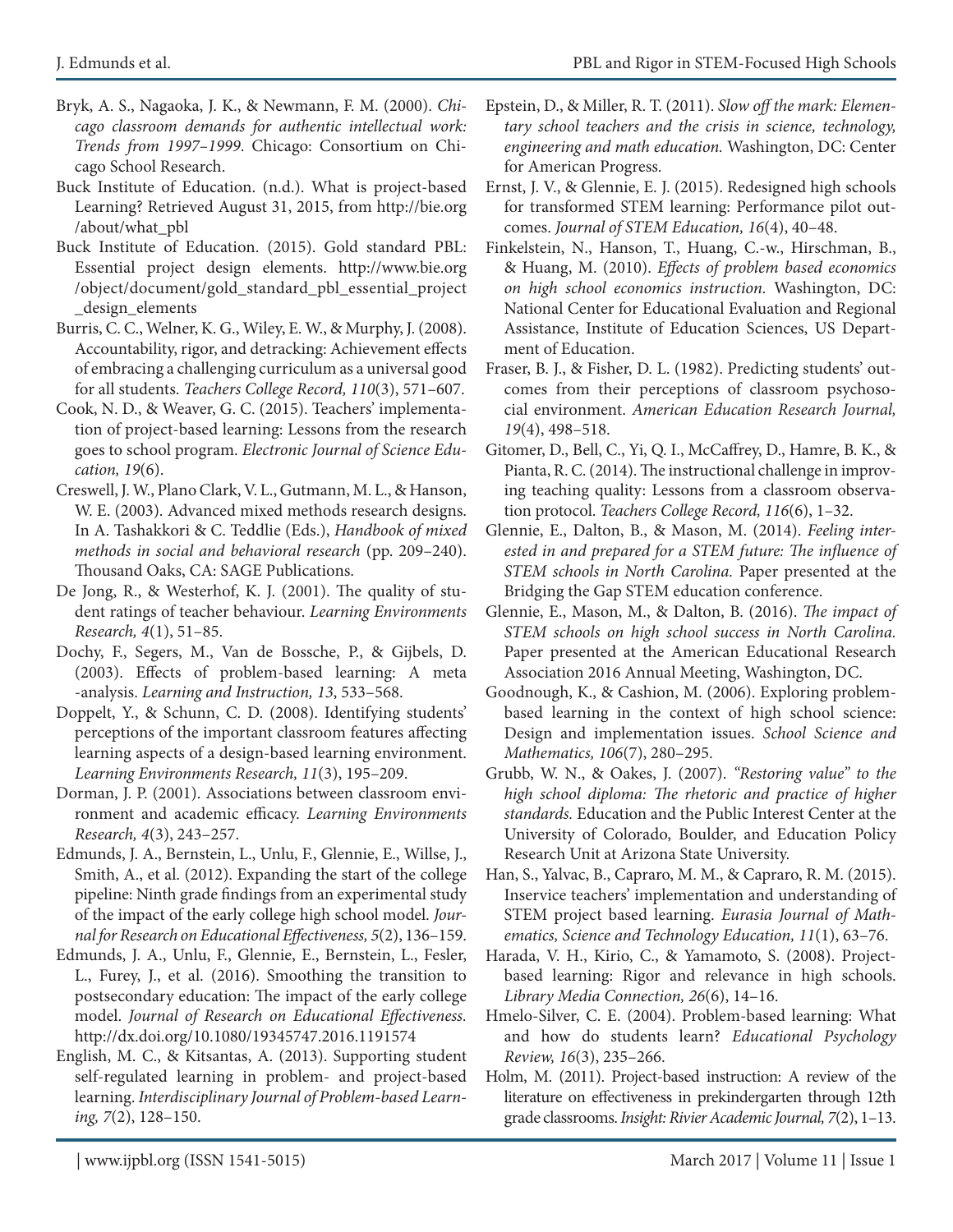- Horizon Research, Inc. (2000). Local systemic change through teacher enhancement classroom observation protocol. Chapel Hill, NC: Author.
- Huffman, D., Thomas, K., & Lawrenz, F. (2003). Relationship between professional development, teachers' instructional practices, and the achievement of students in science and mathematics. *School Science & Mathematics, 103*(8), 378–387.
- Kanter, D. E., & Konstantopolous, S. (2010). The impact of a project-based science curriculum on minority student achievement, attitudes, and careers: The Effects of teacher content and pedagogical content knowledge and inquirybased practices. *Science Education, 94*(5), 855–887.
- Kay, K., & Houlihan, T. (2006, May 17). Redefining rigor for a new century*. Education Week*.
- Krathwohl, D. R. (2002). A revision of Bloom's Taxonomy: An overview. *Theory into Practice, 41*(4), 212–264.
- Kunter, M., & Baumert, J. (2006). Who is the expert? Construct and criteria validity of student and teacher ratings of instruction. *Learning Environments Research, 9*(3), 231–251.
- Larmer, J., & Mergendoller, J. R. (2010). The main course, not dessert: How are students reaching 21st century goals? With 21st century learning. Buck Institute of Education.
- Lee, H., & Bae, S. (2008). Issues in implementing a structured problem-based learning strategy in a volcano unit: A case study. *International Journal of Science and Mathematics Education, 6*, 655–676.
- Lewis-Beck, M. S., Bryman, A., & Futing Liao, T. (Eds.). (2004). *The SAGE encyclopedia of social science research methods.* Thousand Oaks, CA: SAGE Publications.
- Marx, R. W., Blumenfeld, P. C., Krajcik, J. S., Blunk, M., Crawford, B., Kelly, B., et al. (1994). Enacting projectbased science: Experiences of four middle grade teachers. *The Elementary School Journal, 94*(5), 517–538.
- Matsumura, L. C., Garnier, H. E., Pascal, J., & Valdes, R. (2002). *Measuring instructional quality in accountability systems: Classroom assignments and student achievement*. Los Angeles: National Center for Research on Evaluation, Standards and Testing, University of California, Los Angeles.
- Matsumura, L. C., Slater, S. C., & Crosson, A. (2008). Classroom climate, rigorous instruction and curriculum, and students' interactions in urban middle schools. *The Elementary School Journal, 108*(4), 293–312.
- Matusevich, M. N., O'Conner, K. A., & Hargett, M. P. (2009). The non-negotiables of academic rigor. *Gifted Child Quarterly, 32*(4), 45–52.
- Mayer, D. P. (1999). Measuring instructional practice: Can policymakers trust survey data? *Educational Evaluation and Policy Analysis, 21*(1), 29–45.
- McCombs, B. L., Daniels, D. H., & Perry, K. E. (2008). Children's and teachers' perceptions of learner-centered

practices, and student motivation: Implications for early schooling. *The Elementary School Journal, 109*(1), 16–35.

- Mitchell, K., Shkolnik, J., Song, M., Uekawa, K., Murphy, R., Garet, M., et al. (2005). *Rigor, relevance, and results: The quality of teacher assignments and student work in new and conventional high schools.* Washington, DC and Menlo Park, CA: American Institutes of Research and SRI, International.
- Mosier, G. G., Bradley-Levine, J., & Perkins, T. (2016). Students' perceptions of project-based learning within the New Tech school model. *International Journal of Education Reform, 25*(1), 2–15.
- National High School Alliance. (2006). *Defining rigor in high school: Framework and assessment tool.* Washington, DC: Institute for Educational Leadership.
- National Research Council. (1996). *National science education standards.* Washington, DC: National Academy Press.
- New Tech Network. (n.d.). Project-based learning. Retrieved July 30, 2015, from http://www.newtechnetwork.org/about /project-based-learning
- Newmann, F. M., Bryk, A. S., & Nagaoka, J. K. (2001, January). *Authentic intellectual work and standardized tests: Conflict or coexistence?* Chicago: Consortium on Chicago School Research.
- Newmann, F. M., Lopez, G., & Bryk, A. S. (1998, October). *The quality of intellectual work in Chicago schools: A baseline report*. Chicago: Consortium on Chicago School Research.
- North Carolina Department of Public Instruction. (n.d.). Rigor Rubric for Education Programs. Retrieved March 10, 2016, from http://www.dpi.state.nc.us/aig/resources /reports/nonnegotiables
- North Carolina New Schools. (2013). North Carolina New Schools Design Principles. Retrieved October 14, 2014, from http://ncnewschools.org/uploads/library/1054-revised -design-principle-rubrics.pdf
- Partnership for 21<sup>st</sup> Century Learning. (2015). P21 framework definitions. http://www.p21.org/storage/documents /docs/P21\_Framework\_Definitions\_New\_Logo\_2015.pdf
- Peter D. Hart Research Associates/Public Opinion Strategies. (2005). *Rising to the challenge: Are high school graduates prepared for college and work?* Washington, DC: Achieve.
- Pianta, R. C., Hamre, B. K., & Mintz, S. (2011). *Classroom Assessment Scoring System: Secondary manual*. Charlottesville, VA: Teachstone.
- Rowan, B., Camburn, E., & Correnti, R. (2004). Using teacher logs to measure the enacted curriculum: A study of literacy teaching in third grade classrooms. *The Elementary School Journal, 105*(1), 75–101.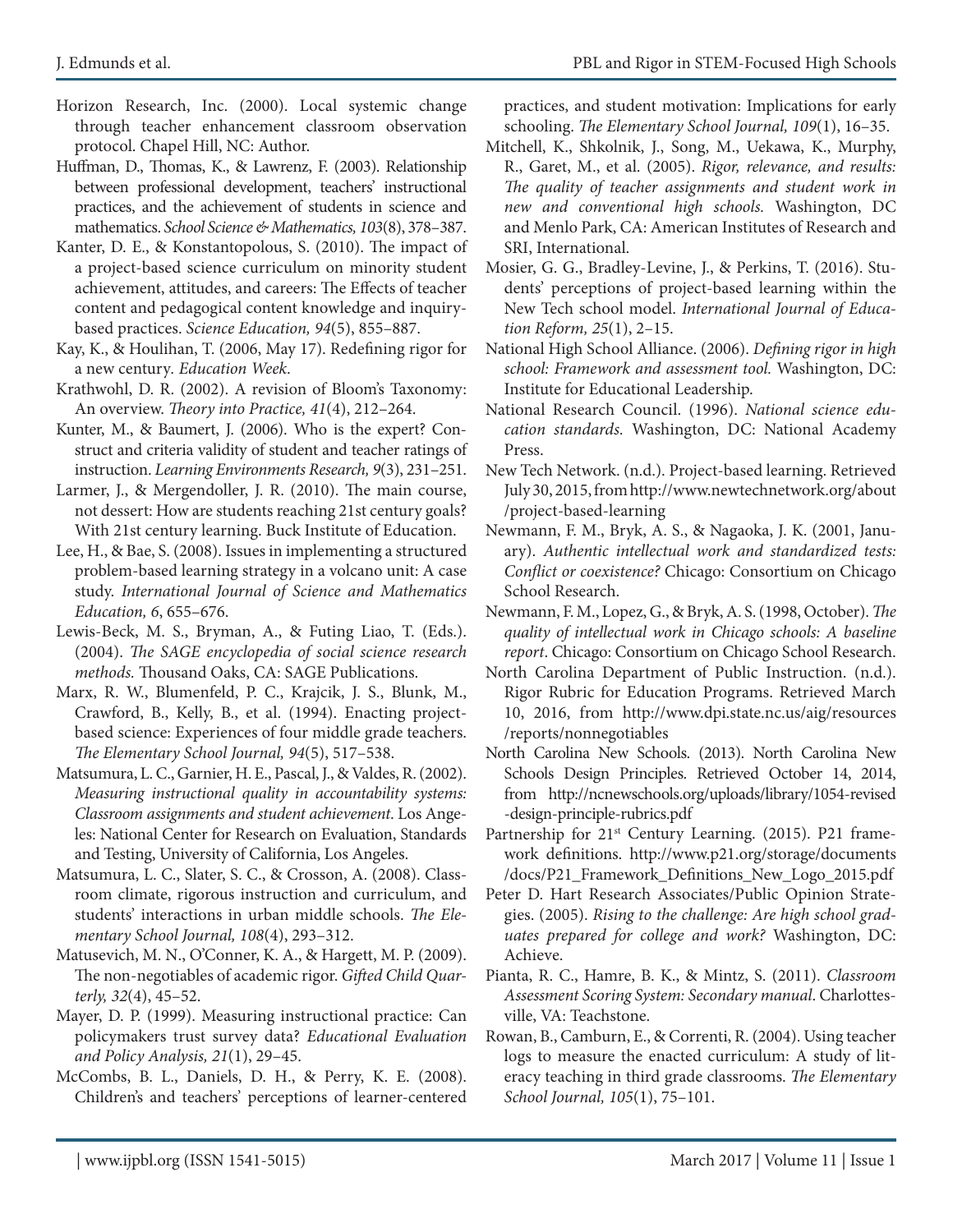- Rowan, B., Jacob, R., & Correnti, R. (2009). Using instructional logs to identify quality in educational settings. *New Directions for Youth Development, 2009*(121), 13–31.
- Savery, J. R. (2006). Overview of problem-based learning: Definitions and distinctions. *Interdisciplinary Journal of Problem-based Learning, 1*(1), 9–20. http://dx.doi .org/10.7771/1541-5015.1002.
- Sawada, D., Piburn, M. D., & Judson, E. (2002). Measuring reform practices in science and mathematics classrooms: The reformed teaching observation protocol. *School Science & Mathematics, 102*(6), 245–253.
- Schneider, R. M., Krajcik, J. S., & Blumenfeld, P., C. (2005). Enacting reform-based science materials: The range of teacher enactments in reform classrooms. *Journal of Research in Science Teaching, 42*(3), 283–312.
- Stein, M. K., & Lane, S. (1996). Instructional tasks and the development of student capacity to think and reason: An analysis of the relationship between teaching and learning in a reform mathematics project. *Educational Research and Evaluation, 2*(1), 50–80.
- Subban, P. (2006). Differentiated instruction: A research basis. *International Education Journal, 7*(7), 935–947.
- Tal, T., Krajcik, J. S., & Blumenfeld, P. C. (2006). Urban schools' teachers enacting project-based science. *Journal of Research in Science Teaching, 43*(7), 722–745.
- Tamim, S. R., & Grant, M. M. (2013). Definitions and uses: Case study of teachers implementing Project-based Learning. *Interdisciplinary Journal of Problem-based Learning, 7*(2), 71–101.
- Wagner, T. (2008). Rigor redefined. *Educational Leadership, 66*(2), 20–25.
- Walker, A., & Leary, H. (2009). A problem-based learning meta-analysis: Differences across problems, implementation types. *Interdisciplinary Journal of Problem-based Learning, 3*(1), 12–43.
- Yazzie-Mintz, E. (2010). *Charting the path from engagement to achievement: A report on the 2009 High School Survey of Student Engagement*. Bloomington, IN: Center for Evaluation and Education Policy.

YouthTruth Survey. (n.d.). *YouthTruth student survey: Design & methodology*. San Francisco, CA.

Dr. Julie Edmunds is a program director at SERVE Center at the University of North Carolina at Greensboro, where she conducts research and evaluation primarily on the impact of various high school reform efforts. A former teacher, she is also interested in ways to increase the rigor of classroom instruction.

Dr. Elizabeth Glennie is a senior education research analyst at RTI International. With extensive experience designing and leading studies, much of her work has examined the implementation and impact of educational policies on schools, teachers, and students. Her primary research is focused on the factors influencing success in secondary school and access to postsecondary education.

Dr. Nina Arshavsky is a senior research specialist at the SERVE Center at UNC–Greensboro. She has coauthored mathematics curricula and resource materials for students and their teachers; designed and delivered teacher professional development in mathematics content, pedagogy, and use of technology in the math classroom; and conducted research and evaluation on early college high school reform models and STEM education.

Dr. Karen Charles is a research education analyst at RTI International in Research Triangle Park, NC, where she works on projects that focus on student outcomes. She is a veteran mathematics and science educator whose interests lie in professional development and the teaching/learning cycle. She has served the science education community as treasurer of the National Science Education Leadership Association and president of the North Carolina Science Leadership Association.

Olivia Rice is as a project manager and education research analyst for RTI International. Her recent areas of focus include career and technical education, STEM education, workforce development training, and business-education partnerships.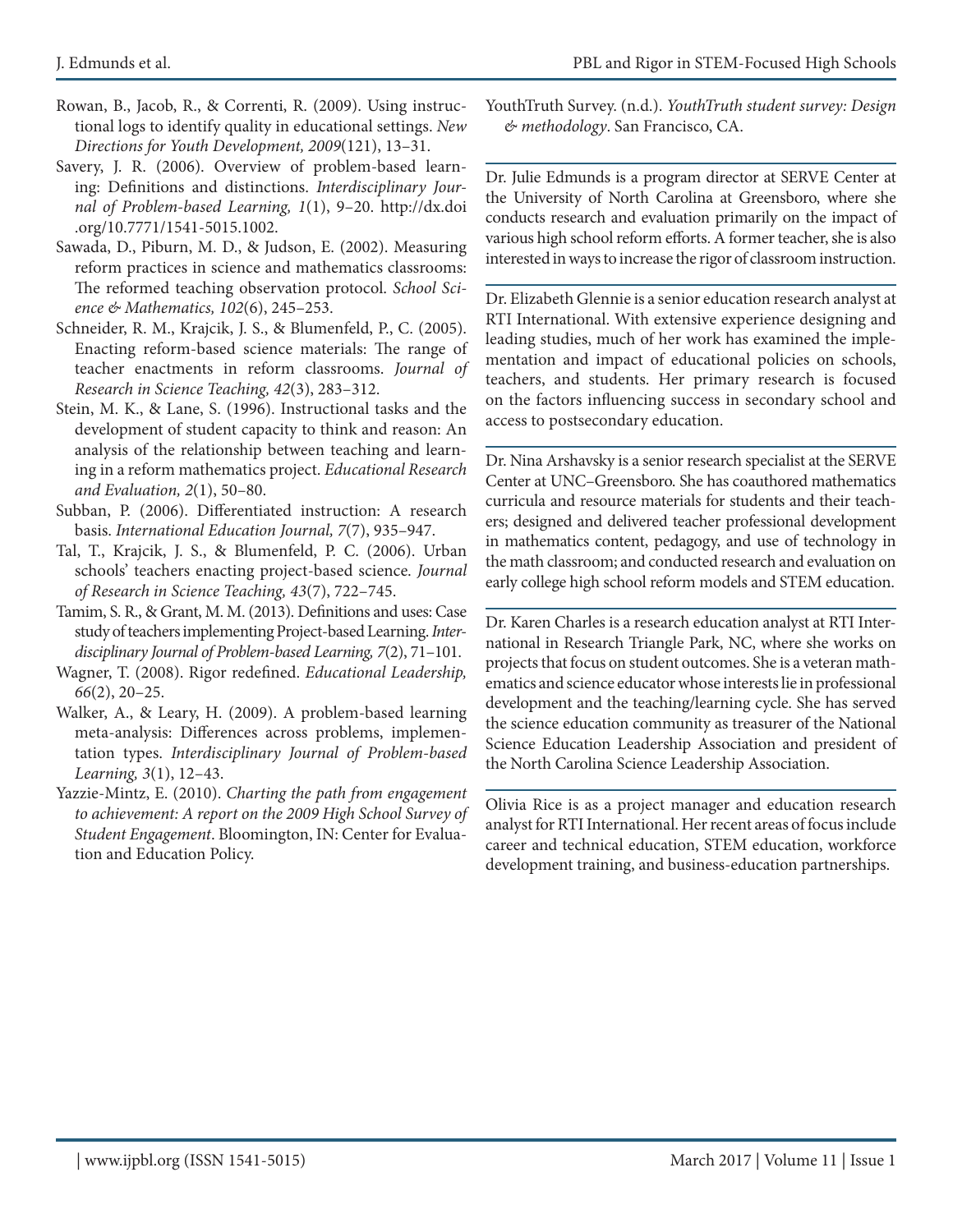# Appendix A: Measures

YouthTruth Survey Questions: Academic Rigor.

|                                                                                                    | <b>Strongly Disagree</b> |                | <b>Neither Agree</b><br>or Disagree |                | <b>Strongly Agree</b> |
|----------------------------------------------------------------------------------------------------|--------------------------|----------------|-------------------------------------|----------------|-----------------------|
| In order to<br>receive a good<br>grade, I have to<br>work hard in<br>my classes.                   | $\,1$                    | $\overline{2}$ | $\overline{3}$                      | $\overline{4}$ | 5                     |
| The work that<br>I do for my<br>classes makes<br>me really think.                                  | $\mathbf{1}$             | $\overline{2}$ | $\mathfrak{Z}$                      | $\overline{4}$ | $\mathbf 5$           |
| Most of my<br>teachers want<br>us to use our<br>thinking skills,<br>not just memo-<br>rize things. | $\mathbf{1}$             | $\sqrt{2}$     | $\mathfrak{Z}$                      | $\overline{4}$ | 5                     |
| Most of my<br>teachers want<br>me to explain<br>my answers-<br>why I think<br>what I think.        | $\,1$                    | $\sqrt{2}$     | $\mathfrak{Z}$                      | $\overline{4}$ | $\mathbf 5$           |
| In most of my<br>classes, we learn<br>a lot almost<br>every day.                                   | $\mathbf{1}$             | $\sqrt{2}$     | $\mathfrak{Z}$                      | $\overline{4}$ | 5                     |
| In most of my<br>classes, we learn<br>to correct our<br>mistakes.                                  | $\,1$                    | $\sqrt{2}$     | $\mathfrak{Z}$                      | $\overline{4}$ | $\mathbf 5$           |

#### Project-Based Learning Questions.

|                                                                               | <b>Never</b> | <b>Rarely</b> | Sometimes | Frequently | <b>Very Frequently</b> |
|-------------------------------------------------------------------------------|--------------|---------------|-----------|------------|------------------------|
| Participated in hands-on group projects<br>that involve building or designing |              |               |           |            |                        |
| Worked with a group to design a solu-<br>tion to a problem                    |              |               |           |            |                        |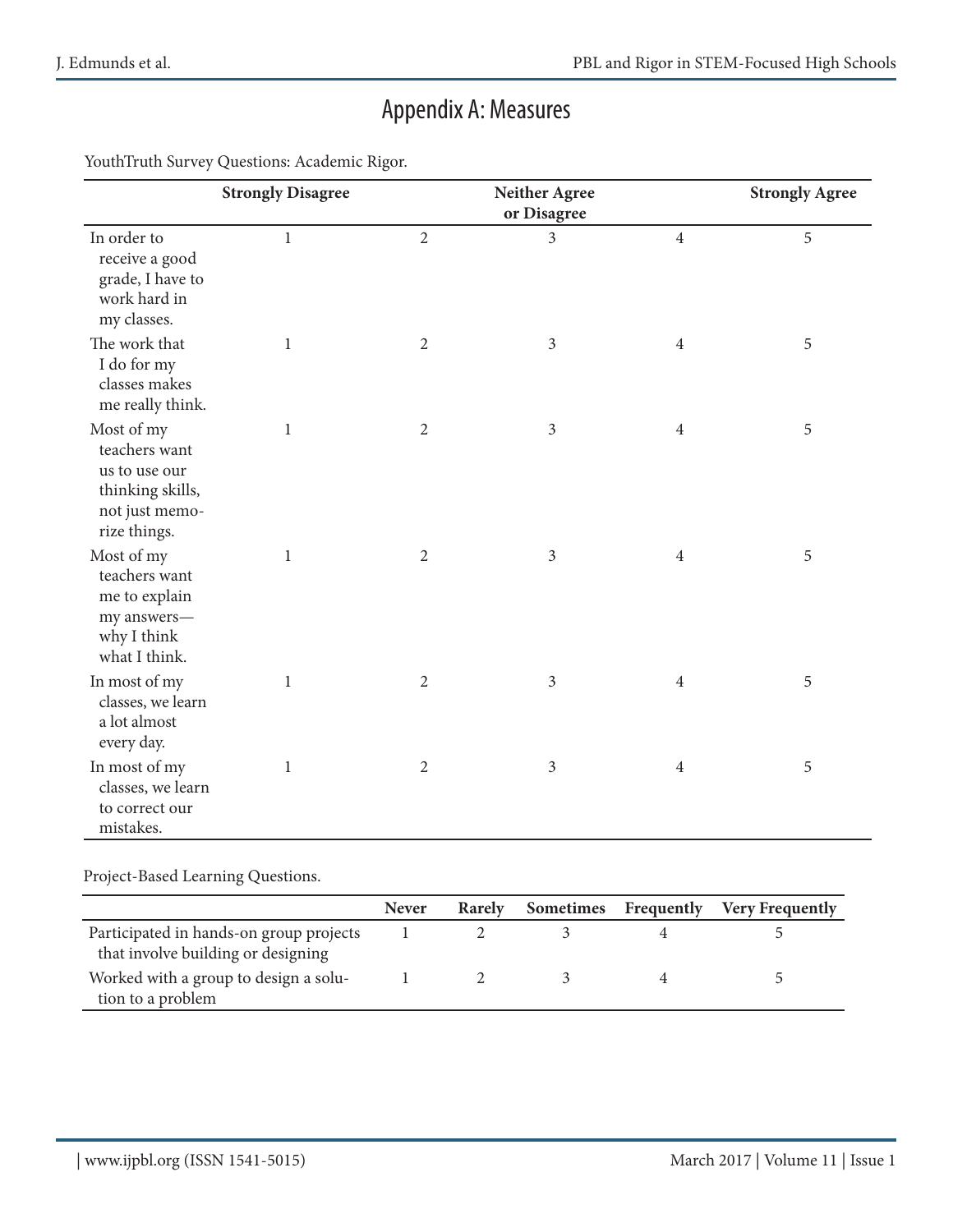### Teacher Log Entry

Note: Bold questions are those selected for inclusion in the rigor scale.

| This particular lesson                  |    | 3        | 4 | 5   |
|-----------------------------------------|----|----------|---|-----|
|                                         | no | somewhat |   | yes |
| resulted in active participation by all |    |          |   |     |
| contained embedded opportunities for    |    |          |   |     |
| discourse                               |    |          |   |     |
| encouraged students to generate ideas   |    |          |   |     |
| included challenging concepts           |    |          |   |     |
| encouraged collaboration                |    |          |   |     |
| made real-world connections             |    |          |   |     |
| included scaffolded questions/prompts   |    |          |   |     |
| allowed for revisions                   |    |          |   |     |
| focused on "big" ideas                  |    |          |   |     |
| increased students' confidence          |    |          |   |     |
| excited my students                     |    |          |   |     |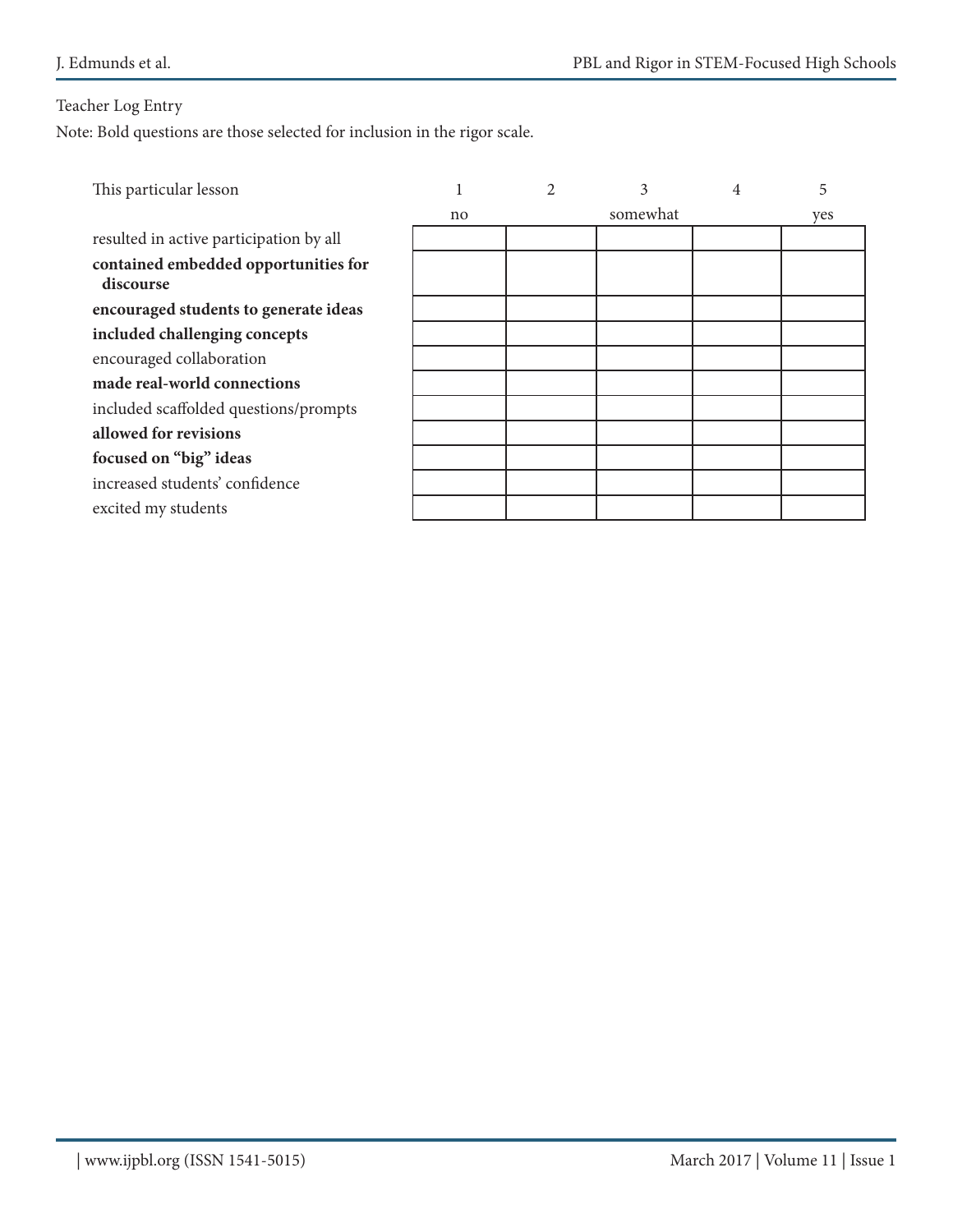### Observation Rigor Scale: Student Cognitive Engagement in Meaningful Instruction

*Select one from scale: 0 = not observed to 4 = very descriptive of the observation.*

| Students experienced high cognitive demand in<br>activities because teacher did not reduce cognitive<br>demand of activities by providing directive hints,<br>explaining strategies, or providing solutions to<br>problems before students had a chance to explore<br>them, etc. | (0)      | (1) | (2) | (3) | (4) |
|----------------------------------------------------------------------------------------------------------------------------------------------------------------------------------------------------------------------------------------------------------------------------------|----------|-----|-----|-----|-----|
| Students were asked to explain or justify their<br>thinking.                                                                                                                                                                                                                     | (0)      | (1) | (2) | (3) | (4) |
| Students were given opportunities to summarize,<br>synthesize, and generalize.                                                                                                                                                                                                   | (0)      | (1) | (2) | (3) | (4) |
| Students used a variety of means (models, drawings,<br>graphs, concrete materials, manipulatives, etc.) to<br>represent phenomena.                                                                                                                                               | (0)      | (1) | (2) | (3) | (4) |
| Students were asked to apply knowledge to a novel<br>situation.                                                                                                                                                                                                                  | (0)      | (1) | (2) | (3) | (4) |
| Students were asked to compare/contrast different<br>answers, different solutions, or different explana-<br>tions/interpretations to a problem or phenomena.                                                                                                                     | (0)<br>H | (1) | (2) | (3) | (4) |
| Summary: Quality of student cognitive engagement<br>in meaningful instruction.                                                                                                                                                                                                   |          |     |     |     |     |

Record specific examples below.